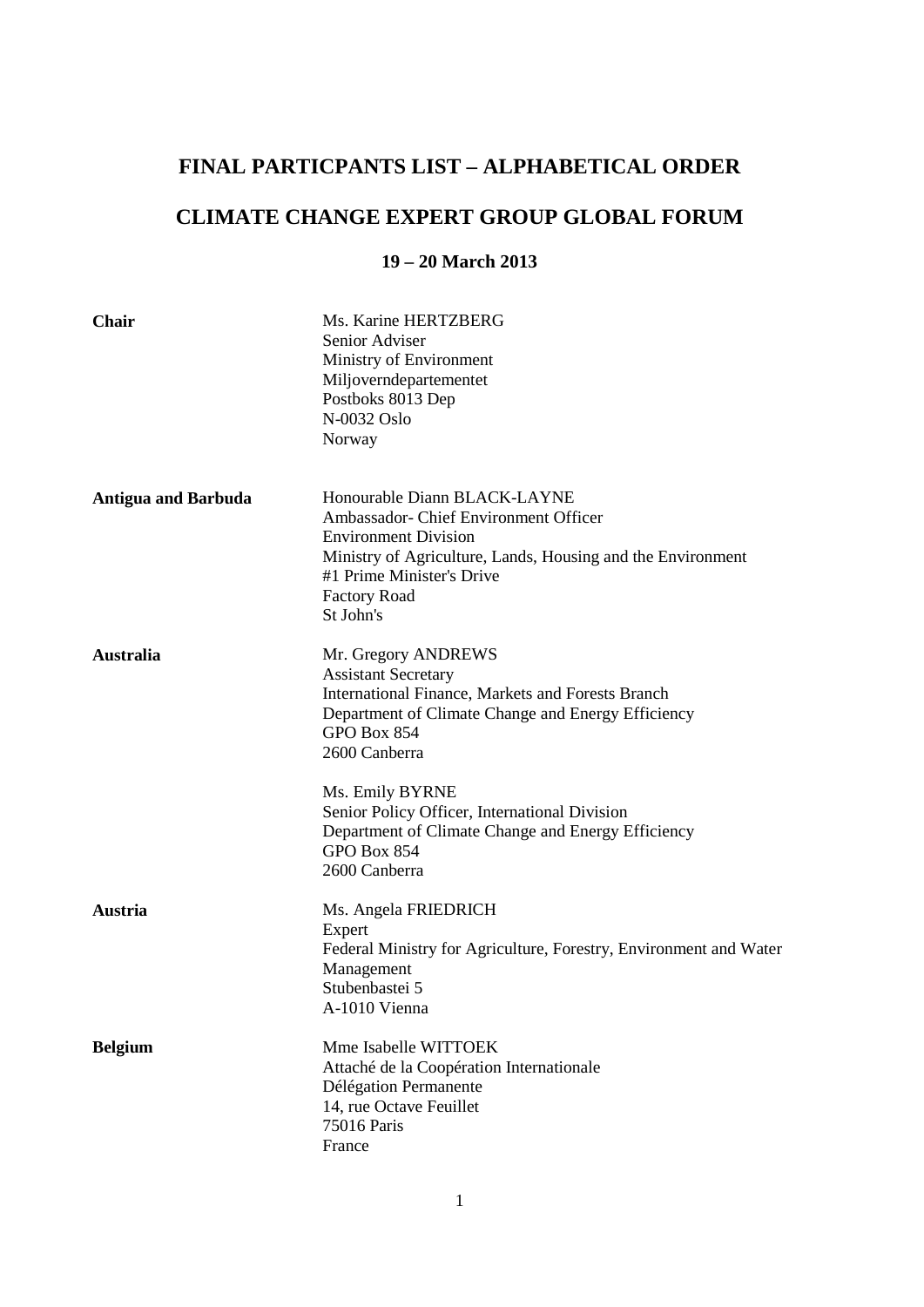|        | M. Yves DE GREEF<br>Conseiller, Délégation générale Wallonie-Bruxelles<br>Délégation Permanente<br>274, Boulevard Saint Germain<br>75007 Paris<br>France                                                                           |
|--------|------------------------------------------------------------------------------------------------------------------------------------------------------------------------------------------------------------------------------------|
|        | Mr. Lucas Demuelenaere<br>Attaché politique climatique<br><b>Changement Climatique</b><br>FPS Health, Food Chain Safety and Environment<br>Place Victor Horta 40/10<br>1060 Brussels                                               |
|        | M. Olivier KASSI<br>Collaborateur<br>Changement climatique<br>SPF Santé publique, Sécurité de la chaîne alimentaire, Environnement<br>Place Victor Horta, 40bte - 10<br>1060 Brussels                                              |
|        | Ms. Sarah KUEN<br>Attachée<br>Changement climatique<br>Federal Public Service, Public Heath, Food Chain Safety, Environment<br>SPF Santé publique, Sécurité de la chaîne alimenta<br>Place Victor Horta, 40bte 10<br>1060 Brussels |
|        | Mme Renata VANDEPUTTE<br>Conseiller adjoint, Service D 23.4<br>D.G.C.I., Ministère des Affaires Etrangères<br>rue de Bréderode 6<br>B-1000 Brussels                                                                                |
| Canada | Ms. Jodi BROWNE<br>Senior Policy Analyst, Negociations<br><b>Climate Change International</b><br><b>Environment Canada</b><br><b>International Affairs Branch</b><br>200 Sacré Coeur Blvd<br>K1A OH3 Gatineau                      |
|        | Mme Marie-France CHOUINARD<br>Programme Officer<br>Délégation permanente du Canada auprès de l'OCDE<br>15 bis, rue de Franqueville<br>75116 Paris<br>France                                                                        |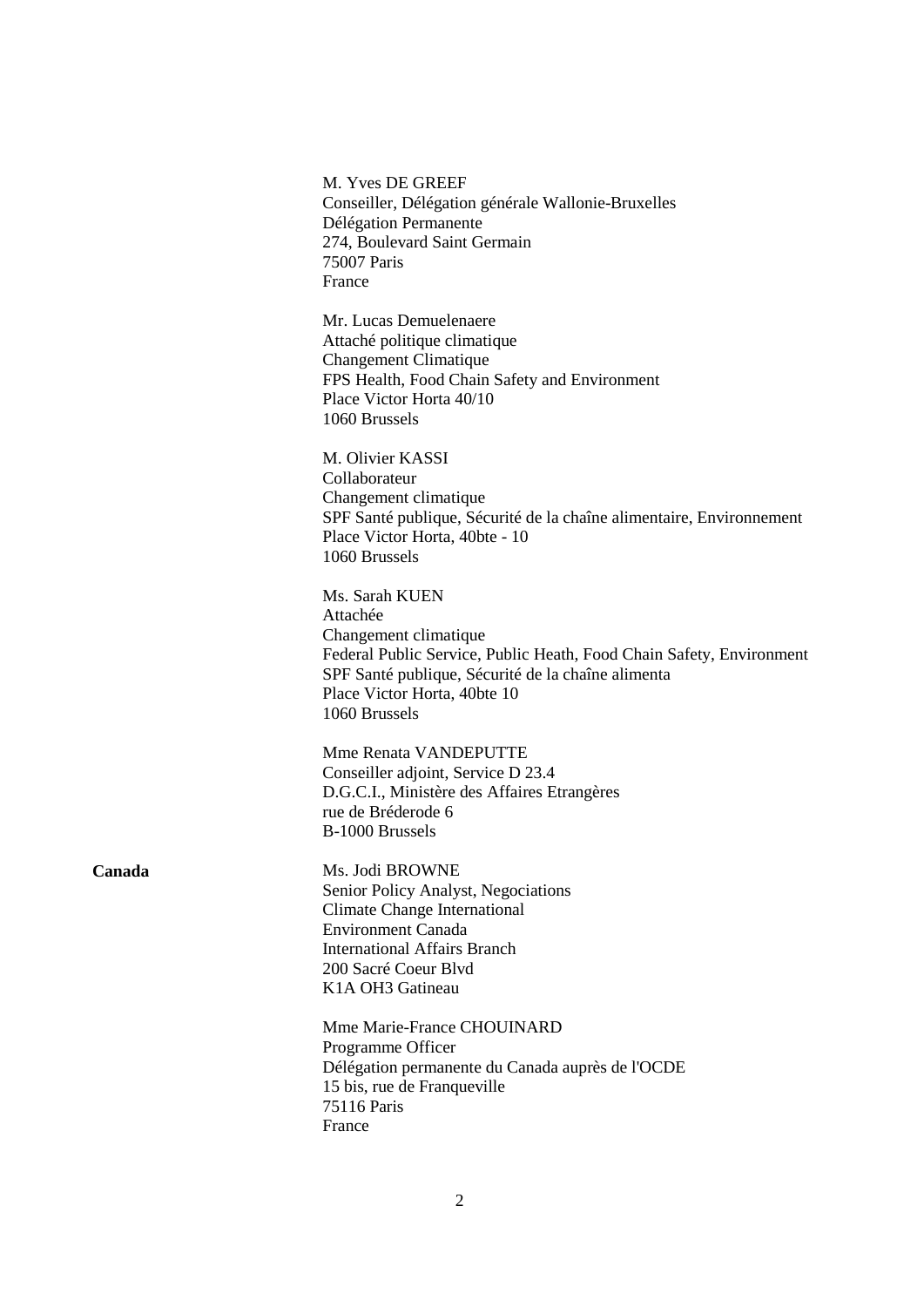|                       | Mr. Dany DROUIN<br>Senior Policy Advisor, Negotiations Division<br><b>Climate Change International</b><br><b>Environment Canada</b><br><b>International Affairs Branch</b><br>200 Sacré Coeur Boulevard<br>Fontaine Building,<br>Room 1533<br>K1A 0H3 Gatineau |
|-----------------------|----------------------------------------------------------------------------------------------------------------------------------------------------------------------------------------------------------------------------------------------------------------|
| <b>Chile</b>          | Mr. Jaime BRAVO<br>Director<br><b>Sustainable Development Division</b><br>Ministry of Energy, Governent of Chile<br>Santiago                                                                                                                                   |
|                       | Mr. Ignacio M FERNANDEZ<br>Climate Change Unit Professional<br><b>Sustainable Development Division</b><br>Ministry of Energy<br>Alameda Libertador Bernando O'Higgins 1449 13th Floor<br>Santiago                                                              |
|                       | Ms. Alexa KLEYSTEUBER<br><b>International Policy Officer</b><br>Climate Change<br>Climate Change Office, Ministry of the Environment<br>Teatinos 258<br>Santiago                                                                                               |
| Colombia              | Ms. Isabel CAVELIER ADARVE<br>Advisor<br>Economic, Social and Environmental Affairs Division<br>Ministry of Foreign Affairs<br>Calle 10 No. 5-51 Palacio de San Carlos<br>Bogota                                                                               |
| <b>Costa Rica</b>     | Dr. Monica ARAYA<br>Advisor to Costa Rican climate negotiations team<br>Toftes Gate 25H<br>0556 Oslo<br>Norway                                                                                                                                                 |
| <b>Czech Republic</b> | Ms. Helena CIZKOVA<br><b>First Secretary</b><br><b>Permanent Delegation</b><br>40, rue Boulainvilliers<br>75016 Paris<br>France                                                                                                                                |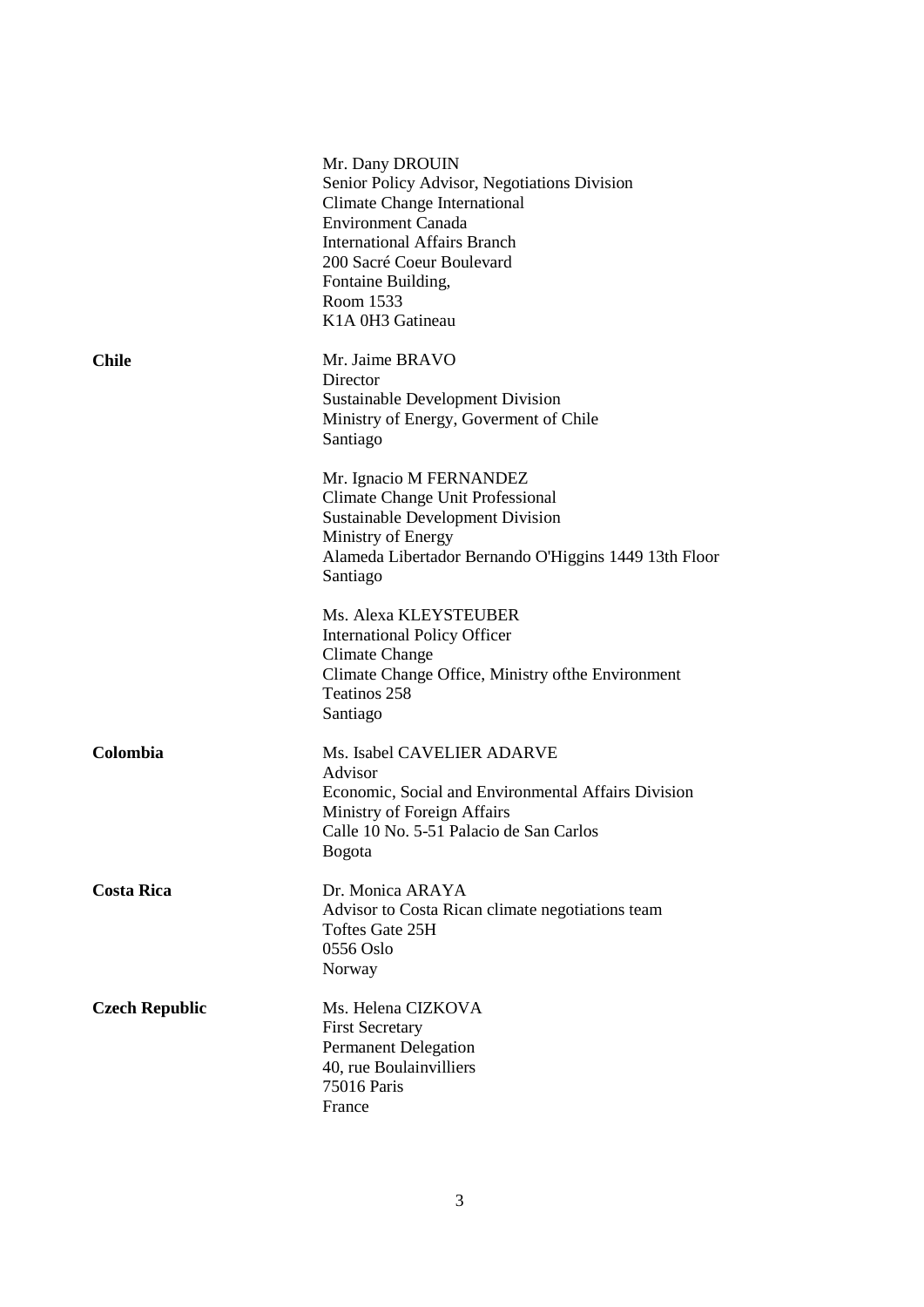|                | Mr. Ales HILCER                                      |
|----------------|------------------------------------------------------|
|                | Governmental expert                                  |
|                | Division od Energy and Climate Protection            |
|                | Ministry of Environment of the Czech Republic        |
| <b>Denmark</b> | Ms. Line Skou HAUSCHILDT                             |
|                | Advisor                                              |
|                | Dept of Global Climate                               |
|                | Ministry of Climate and Energy                       |
|                | Stormgade 4-6                                        |
|                | DK-1470 Copenhagen                                   |
|                | Mrs. Caroline Kronberg JENSEN                        |
|                | Department of Commerce/Growth and Development        |
|                | Ministry of Climate and Energy                       |
|                | Stormgade 2-6                                        |
|                | DK-1470 København K                                  |
| <b>Ecuador</b> | Mr. Carlos JATIVA                                    |
|                | Ambassador                                           |
|                | <b>Embassy of Ecuador</b>                            |
|                | 34, avenue de Messine                                |
|                | 75008 Paris                                          |
|                | France                                               |
|                |                                                      |
|                | Mr. Alfonso SEGOVIA                                  |
|                | <b>First Undersecretary</b>                          |
|                | <b>Embassy of Ecuador</b>                            |
| <b>Estonia</b> | Ms. Birgit ARU                                       |
|                | Senior Officer                                       |
|                | <b>Climate and Radiation Department</b>              |
|                | Ministry of Environment (ENV)                        |
|                | Narva mnt 7                                          |
|                | Tallinn                                              |
| <b>Finland</b> | Tuija TALSI                                          |
|                | Counsellor                                           |
|                | Environmental Protection Department / Climate Change |
|                | Ministry of Environment                              |
|                | P.O. Box 35                                          |
|                | 00023 Government                                     |
| <b>France</b>  | M. Olivier BOMMELAER                                 |
|                | Conseiller économique et agricole                    |
|                | Délégation Permanente                                |
|                | 5, rue Oswaldo Cruz                                  |
|                | 75116 Paris                                          |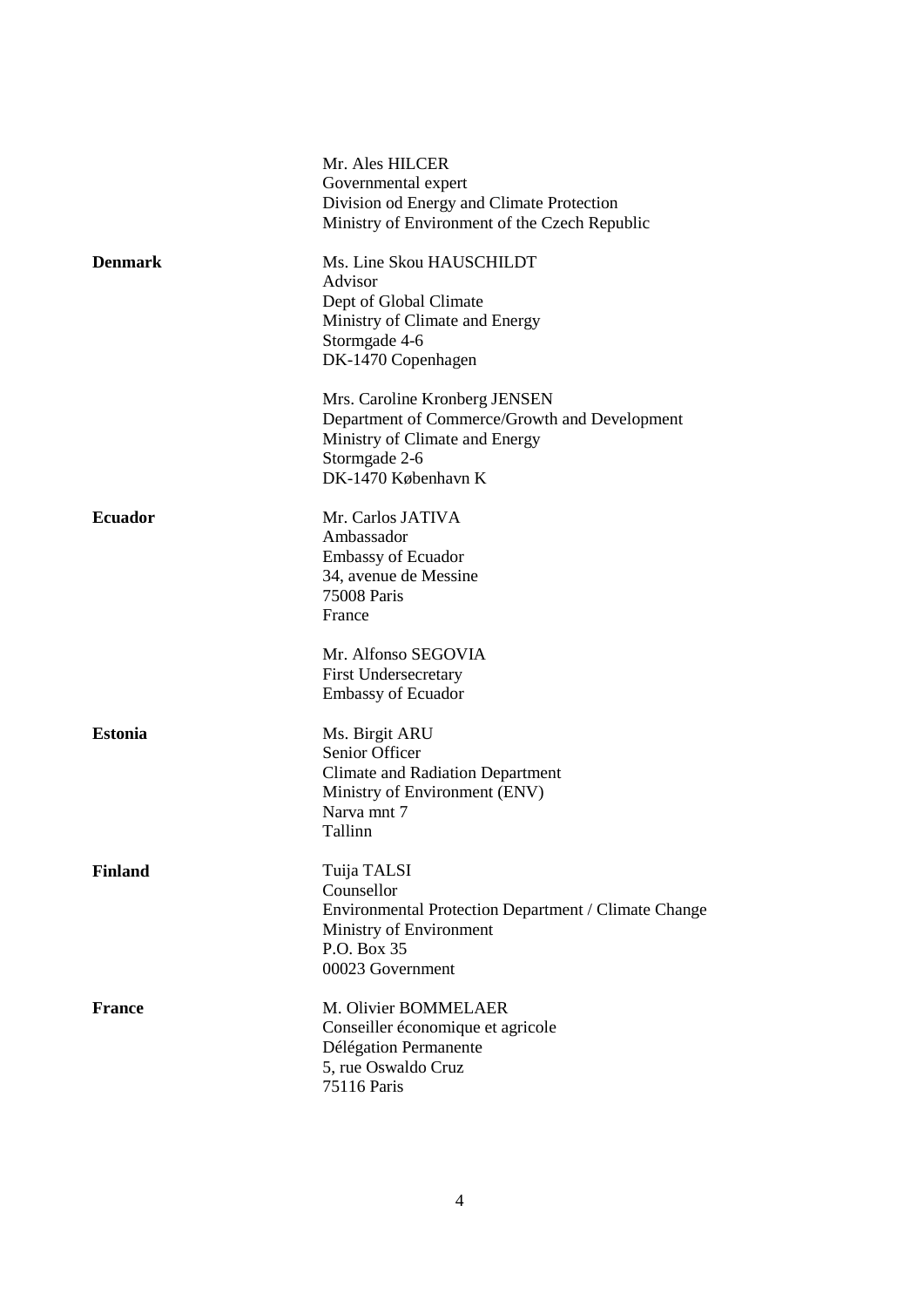Mme Delphine EYRAUD Senior Policy Adviser Climate Change Negotiations Ministère de l'Ecologie, du Développement Durable, des transports et du logement Tour Pascal A 92055 La Défense cedex

#### M. Pierre FORESTIER

Chef de la division Changement climatique Agence Française de Développement (AFD) 5 rue Roland Barthes 75598 Paris

#### Mlle. Caroline GIACOMONI

Chargée de mission, négociations internationales sur le climat Direction des Affaires Européennes et Internationales (DAEI) / Sousdirection du changement climatique et du développement durable (CCDD) MEEDDM Bureau du changement climatique et et maîtrise de Tour Pascal A 92055 La Défense Cedex

#### M. Rémy LAURANSON

Adjoint au Chef du bureau changement climatique et maîtrise de l'énergie Secrétariat Général Direction des Affaires européennes et internationales Ministère de l'Ecologie, du Développement durable, des Transports et du Logement Sous-direction du Changement climatique et du Déve Tour Pascal A 92055 La Défense cedex

Dr. Thuriane MAHE Adjointe au chef de bureau Bureau Environnement et Agriculture - Polsec4 Direction Générale du Trésor Sous-direction des politiques sectorielles - Servi 139 rue de Bercy 75572 Paris cedex 12

Guillaume MEYSSONNIER Agence Française de Développement (AFD) 5, rue Roland Barthes 75598 Cedex 12 Paris

Mr. Dimitar NIKOV Ministère de l'écologie, du développement durable, des transports et du logement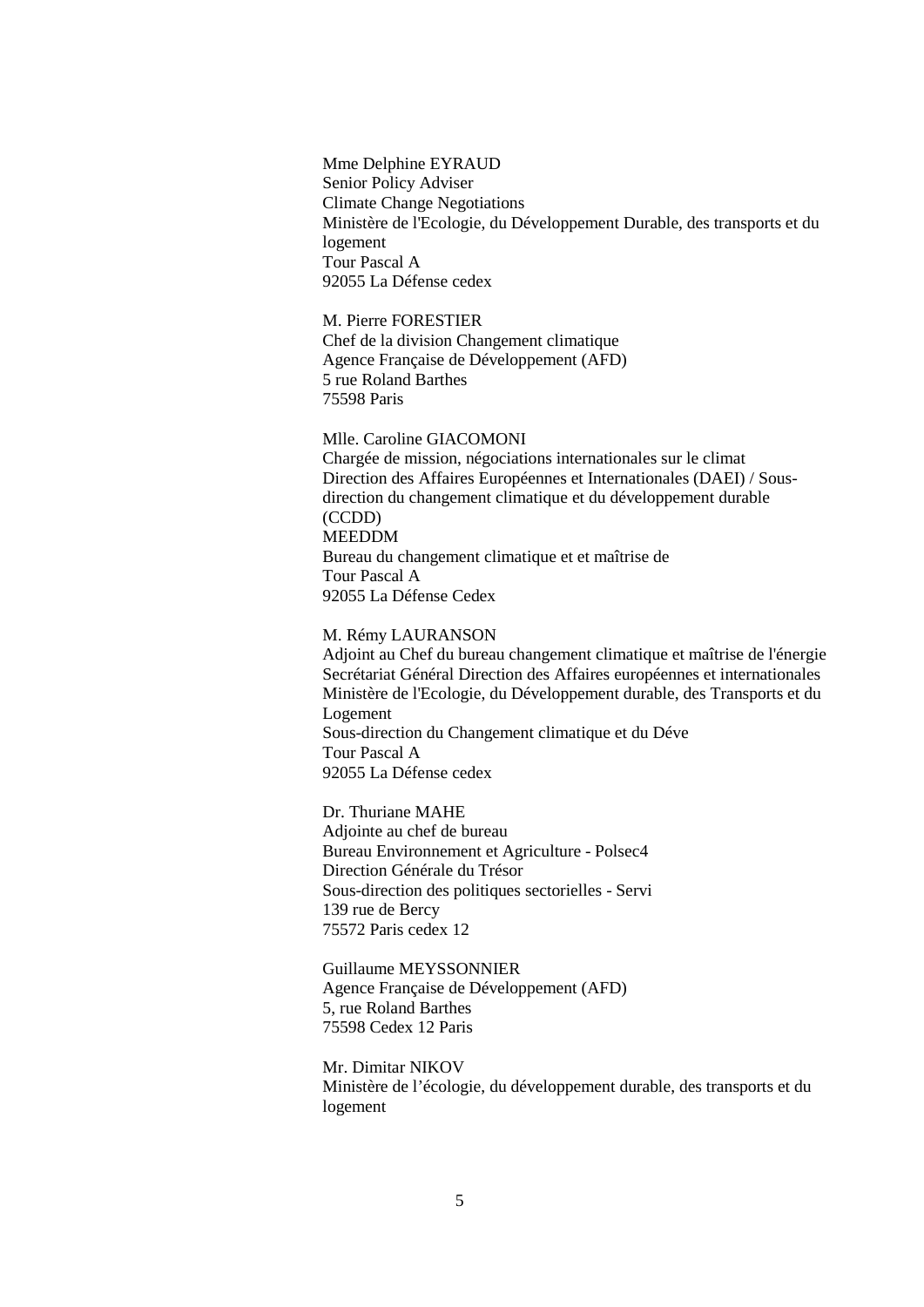Mme Marie PAUSADER SG/DAEI Ministère de l'Ecologie, du Développement durable, des Transports et du Logement

Ms. Julie POIRIER Adjointe au Chef de bureau – Chargée de mission Changement climatique et Politiques de l'environnement Ministère de l'Economie, des Finances et de l'Industrie 139 rue de Bercy - Télédoc 647 - cédex 12 75 572 Paris

Mrs. Diane SIMIU DGEC Minister for Ecology, Sustainable Development and Energy Hôtel de Roquelaure 246 bd Saint-Germain 75700 Paris Cedex 07 SP

M. Jean-Pierre TABET Responsable Mission Changement Climatique Agence de l'environnement et de la maîtrise de l'énergie (ADEME) 27, rue Louis Vicat Cedex 15 Paris

Mrs. Odette TOMESCU-HATTO Chef du pôle climat (DGM-BPM-CLEN) Direction des affaires économiques et financières Ministry of Foreign Affairs Sous-direction de l'Environnement 27, rue de la Convention CS 91533 Bureau GUT-253 75732 Paris Cedex 15

Mr. Isabelle VINCENT Agence Française de Développement (AFD) 5, rue Roland Barthes 75598 Cedex 12 Paris

**Germany** Ms. Julia WOLF Policy Advisor Mitigation and MRV Division International Climate Policy, E III6 German Federal Ministry for the Environment, Nature Conservation and Nuclear Safety Koethener Str. 2-3 10963 Berlin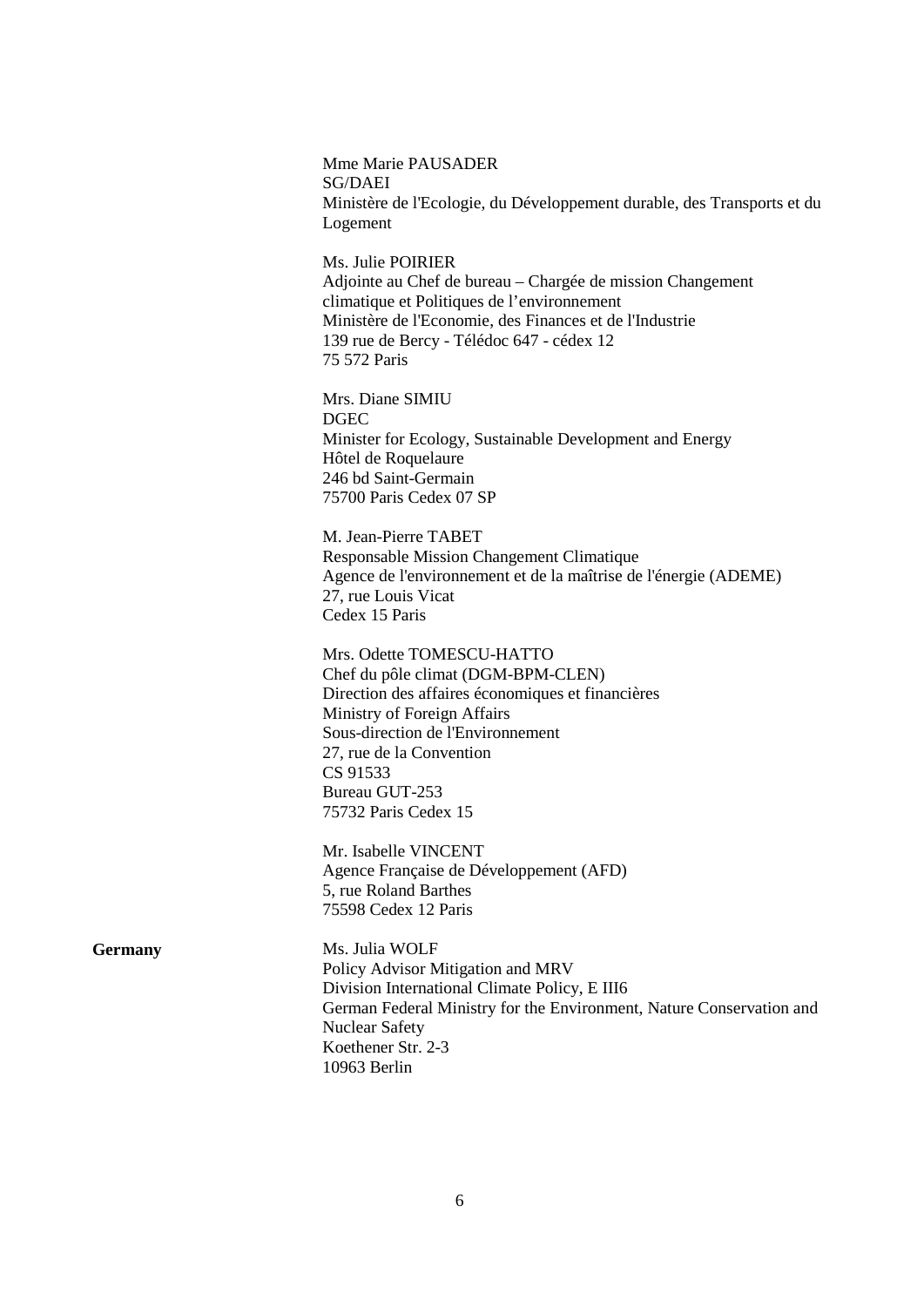| Ms. Inka GNITTKE<br>Policy Advisor Climate Finance<br>Division International Climate Finance, International Climate Initiative,<br>EIII7<br>Federal Ministry for the Environment Nature Conservation and Nuclear<br>Safety<br>Koethener Str. 2-3<br>10963 Berlin |
|------------------------------------------------------------------------------------------------------------------------------------------------------------------------------------------------------------------------------------------------------------------|
| Dr. Andrea IRO<br>GIZ- Advisor to Division 312, Climate Policy and Climate Finance<br>Federal Ministry for Economic Cooperation and Development (BMZ)<br>Godesberger Allee 119<br>53175 Bonn                                                                     |
| Ms. Katrin ENTING<br>Analyst, International climate financing<br>Competence Centre for Environment and Climate<br><b>KfW</b> Development Bank<br>PALMENGARTENSTRASSE 5 9<br>60325 Frankfurt                                                                      |
| Mr. Peter SONNENHOL<br>Counsellor for Education, Environment and Employment Labour and<br>Social Affairs Advisor<br><b>Permanent Delegation</b><br>9, rue Maspéro<br>75116 Paris<br>France                                                                       |
| Ms. Emese BORZA<br>Deputy Permanent Representative<br>Permanent Delegation<br>140, avenue Victor Hugo<br><b>75116 Paris</b><br>France                                                                                                                            |
| Mr. Akos LUKACS<br><b>Climate Policy</b><br>Ministry of National Development<br>Fo Str. 44-50<br>1011 Budapest                                                                                                                                                   |
| Ms. Anita OBERMAYER<br>trainee<br>Permanent Delegation of Hungary to the OECD<br>140 avenue Victor Hugo<br>75116 Paris<br>France                                                                                                                                 |

**Hungary**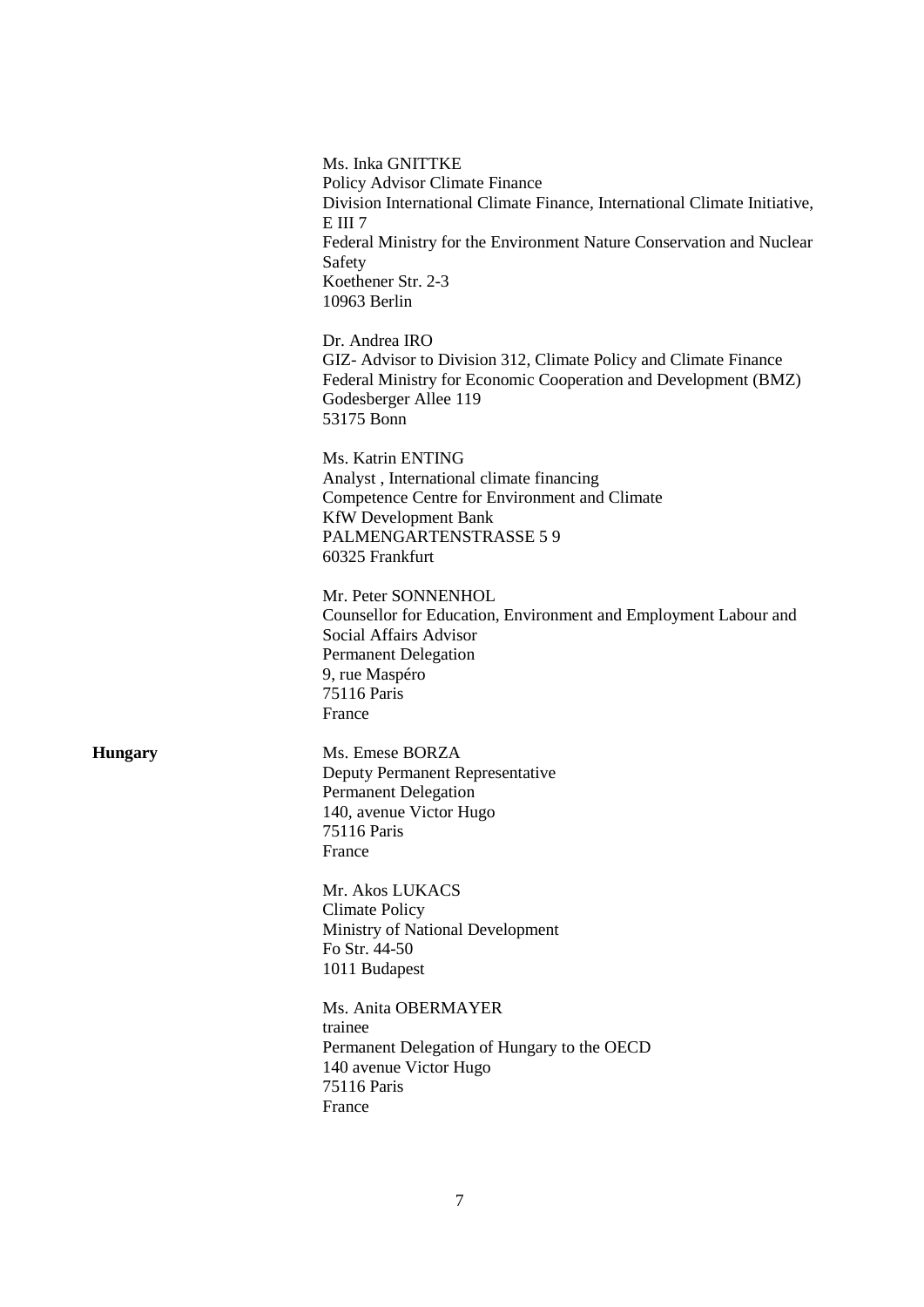| Indonesia      | Dr. Suzanty SITORUS<br>Secretary, Working Group on Finance<br>The National Council on Climate Change<br>Gedung Kementerian BUMN, 18th Floor<br>Jalan Medan Merdeka Selatan No. 13<br>10110 Jakarta               |
|----------------|------------------------------------------------------------------------------------------------------------------------------------------------------------------------------------------------------------------|
| <b>Ireland</b> | Ms. Gemma O'REILLY<br><b>Climate Change Research Specialist</b><br><b>Environment Protection Agency (EPA)</b><br>McCumiskey House<br>Richview, Clonskeagh rd.<br>D14 Dublin 14                                   |
|                | Dr. Luke REDMOND<br>GPEP, University College Dublin<br><b>Richview Campus</b><br>Dublin 4                                                                                                                        |
| <b>Italy</b>   | Ms. Giovanna PICCARRETA<br>First Counsellor - Energy & Environment<br><b>Permanent Delegation</b><br>73 rue de Grenelle<br>75007 Paris<br>France                                                                 |
|                | Ms. Giulia DRAMIS<br>Advisor<br>Department for Sustainable Development, Climate Change and Energy<br>Ministry of Environment<br>Via Cristoforo Colombo, 44<br>00147 Rome                                         |
|                | Mrs. Vanessa LEONARDI<br>Expert on the flexibility mechanisms<br>Department for Environmental Research and Development<br>Minstry for the Environement, Land and Sea<br>Via Cristoforo Colombo, 44<br>00147 Rome |
| Japan          | Mr. Takuma IINO<br><b>Official</b><br><b>Climate Change Division</b><br>Ministry of Foreign Affairs (MOFA)                                                                                                       |
|                | Mr. Shinya MIYAKE<br>Senior Advisor for Global Environmental Affairs<br>Japan Bank for International Cooperation (JBIC)<br>1-4-1 Ohtemachi, Chiyodaku<br>100-8144 Tokyo                                          |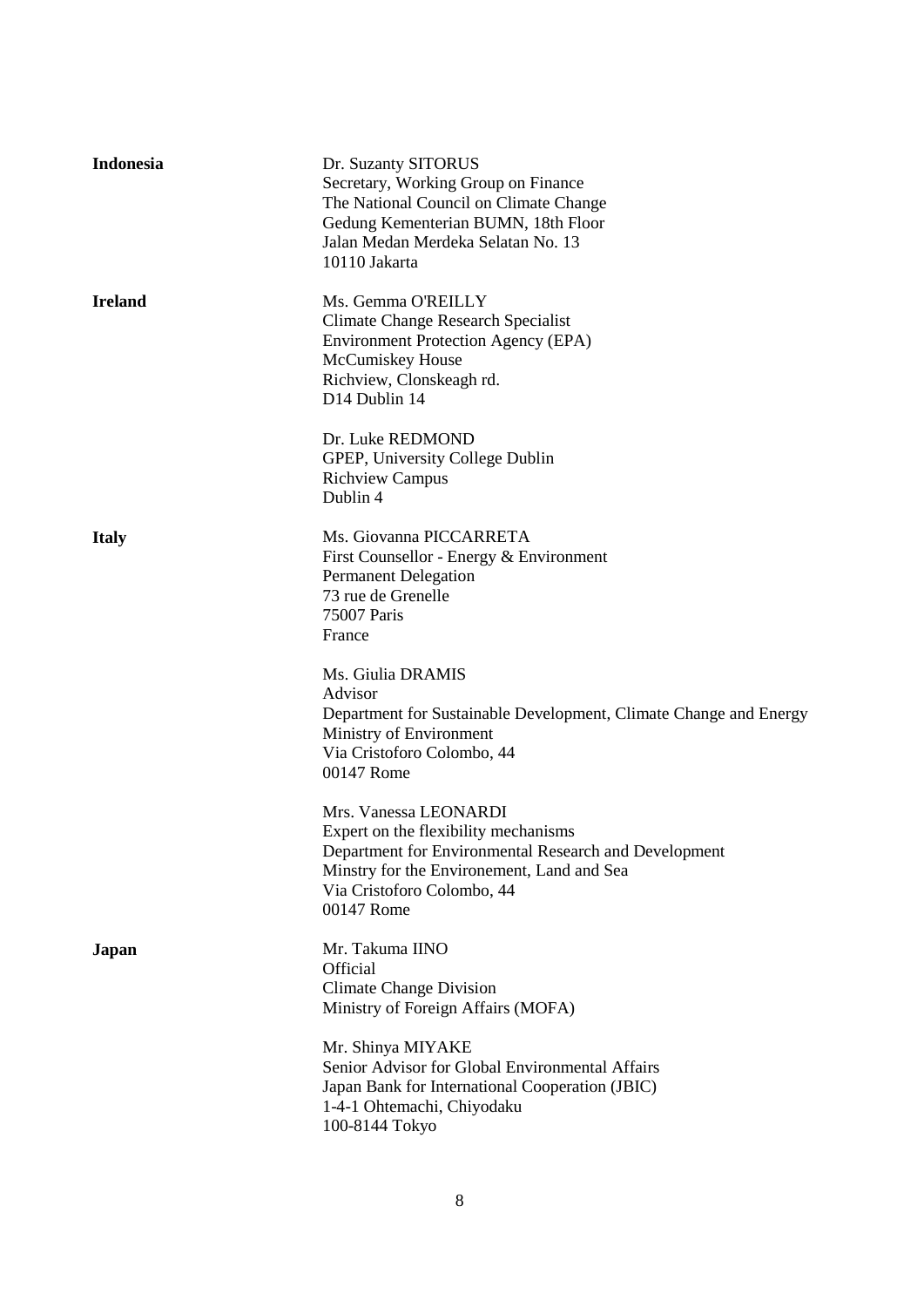|       | Ms. Yuri MIZOBUCHI<br>Researcher, Representative Office in Paris<br>Japan Bank for International Cooperation (JBIC)<br>21 boulevard de la Madeleine<br>75038 Paris Cedex 01 FRANCE<br>Paris<br>France                                                                         |
|-------|-------------------------------------------------------------------------------------------------------------------------------------------------------------------------------------------------------------------------------------------------------------------------------|
|       | Dr. Yuji MIZUNO<br>Director for International Negotiations<br>Climate Change Policy Division, Global Environment Bureau<br>Ministry of the Environment<br>Office of Market Mechanisms<br>Daido Seimei Kasumigaseki Bldg<br>1-4-2 Kasumigaseki<br>Chiyoda-ku<br>100-0013 Tokyo |
|       | Mr. Junichiro SAHARA<br>Deputy Head and Advisor<br>Office for Climate Change, Global Environment Department<br><b>JICA</b>                                                                                                                                                    |
|       | Mr. Kensei TAKENAKA<br>Deputy Director<br>Environmental Policy Division, Industrial Science and Technology<br>Policy and Environment Bureau<br><b>METI</b>                                                                                                                    |
| Kenya | Mr. Ali D. MOHAMED<br><b>Permanent Secretary</b><br>Ministry of Environment and Mineral Resources, Kenya<br>P.O. Box 30126<br>00100 Nairobi                                                                                                                                   |
|       | Ms. Fatuma MOHAMED HUSSEIN<br>Ag. Director National Climate Change Secretariat<br>Ministry of Environment and Mineral Resources<br>NHIF Building, 12th Floor<br>PO Box 30126<br>Nairobi                                                                                       |
| Korea | Ms. Hyo-Eun KIM<br>Counsellor<br>Permanent Delegation of Korea to the OECD<br>4 place de la Porte de Passy<br>75016 Paris<br>France                                                                                                                                           |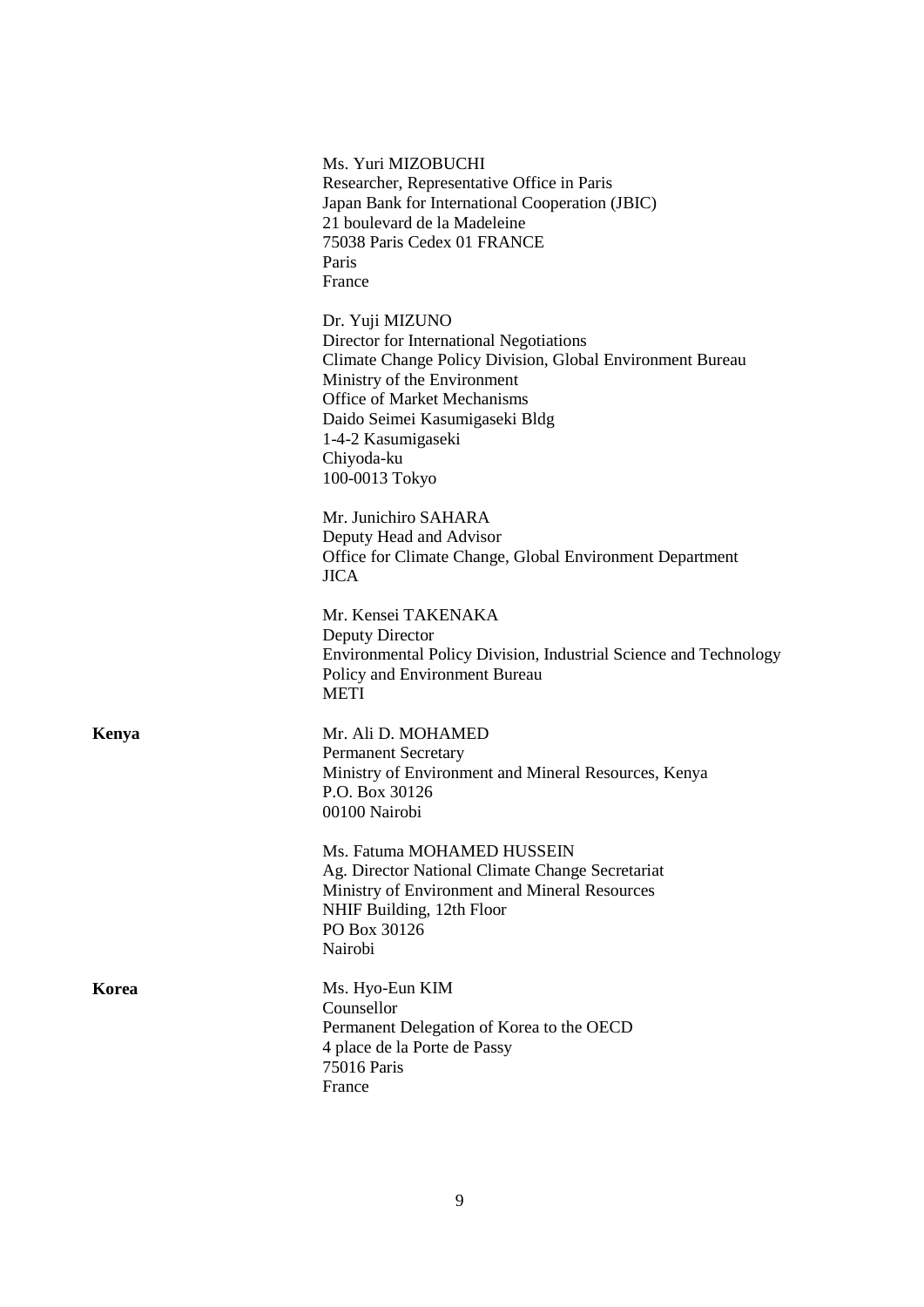|               | Mr. Hanchang CHOI<br>Deputy Director<br>Ministry of Environment<br>Building #6, Gov Complex-Sejong, 11 Doum 6-no, Sejong Special Self,<br>Governing City<br>338-012                                                    |
|---------------|------------------------------------------------------------------------------------------------------------------------------------------------------------------------------------------------------------------------|
|               | Mr. Ho-Mu LEE<br><b>Research Fellow</b><br>Department of Climate Change Research<br>Korea Energy Economics Institute (KEEI)<br>132, Naesonsumhwan-ro, Uiwang-si<br>437-713 Gyeonggi-do                                 |
| <b>Mexico</b> | Mr. Francisco BARNES REGUEIRO<br>President<br>National Institute of Ecology<br>Periférico 5000<br>Col. Insurgentes Cuicuilco<br>Delegación Coyoacán<br>04530 Mexico City                                               |
|               | Mr. Alfonso ZEGBE<br>Minister-Counsellor for Environment and Natural Resources<br>Environment and Natural Resources (Semarnat OECD & EUROPE)<br><b>Permanent Delegation</b><br>8 rue de Berri<br>75008 Paris<br>France |
|               | Mr. Carlos TENA RAZO<br>Third Secretary<br><b>Permanent Delegation</b><br>8, rue de Berri<br>75008 Paris<br>France                                                                                                     |
|               | Mr. Daniel BUIRA<br><b>External Consultant</b><br>National Institute of Ecology & Climate Change (INECC)                                                                                                               |
|               | Ms. Elizabeth SOSA<br>Intern<br>Permanent Delegation of Mexico to the OECD<br>8, rue de Berri<br>75008 Paris<br>France                                                                                                 |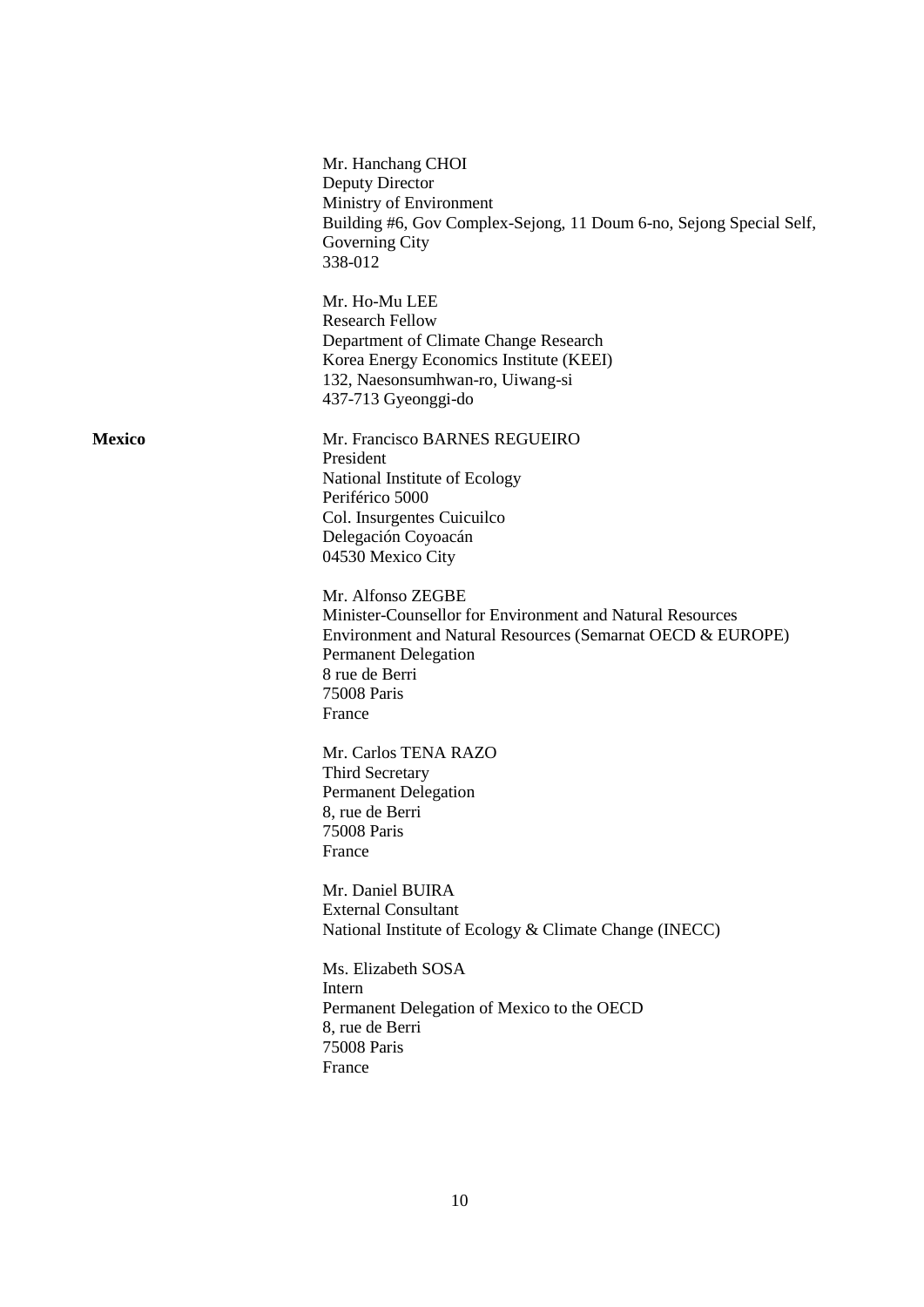| <b>Netherlands</b> | Mr. Peter SCHUURMAN<br>Senior Policy Coordinator<br><b>Permanent Delegation</b><br>12-14 rue Octave-Feuillet<br><b>75116 Paris</b><br>France                                                                                                           |
|--------------------|--------------------------------------------------------------------------------------------------------------------------------------------------------------------------------------------------------------------------------------------------------|
|                    | Mr. Herman SIPS<br><b>Senior Policy Coordinator</b><br>Ministry of Infrastructure and the Environment<br>Plesmanweg 1-6<br>P.O.Box 20901<br>2500 EX The Hague                                                                                          |
|                    | Mrs. Carla BOONSTRA<br><b>Agricultural Counsellor</b><br><b>Permanent Delegation</b><br>12-14 rue Octave-Feuillet<br>75116 Paris<br>France                                                                                                             |
|                    | Mr. Marcel BERK<br>Senior Policy Officer<br><b>International Affairs Directorate</b><br>Ministry of Infrastructure $\&$ the Environment<br>1-6 Plesmanweg<br>P.O. Box 20901<br>2500 EX The Hague                                                       |
|                    | Mr. Rob VAN DEN BOOM<br><b>Environment and Development Department</b><br>Climate, Energy, Environment and Water Department<br>Ministry of Foreign Affairs<br>DG International Cooperation<br>Bezuidenhoutseweg 67<br>PO BOX 20061<br>2500 EB The Hague |
| <b>New Zealand</b> | Mr. Roger DUNGAN<br>Climate Change Policy Officer<br><b>Environment Division</b><br>Ministry of Foreign Affairs and Trade                                                                                                                              |
| <b>Norway</b>      | Mr. Inge SKEIE<br><b>Deputy Director General</b><br><b>Economic Policy Department</b><br>Ministry of Finance<br>Ministry of Finance<br>Akersgata 40 (blokk G)<br>0030 Oslo                                                                             |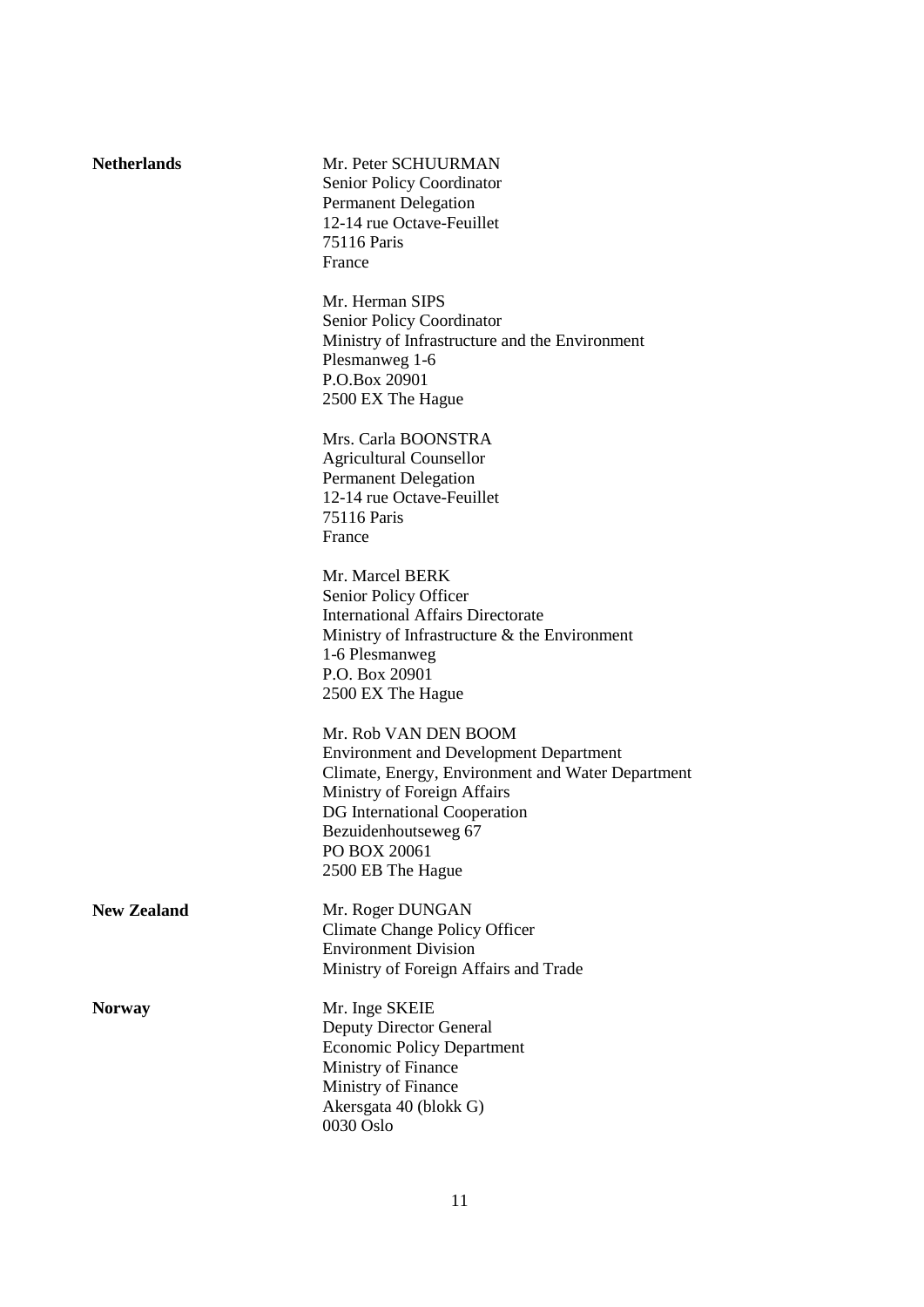|                                   | Mr. Erik BJØRNEBYE<br>Senior Advisor<br>Section for Climate Change, Global Health and Sustainable Development<br>Ministry of Foreign Affairs<br>P.O. Box 8114 Dep.<br>0032 Oslo                            |
|-----------------------------------|------------------------------------------------------------------------------------------------------------------------------------------------------------------------------------------------------------|
|                                   | Mr. Erlend Grøner KROGSTAD<br>Advisor<br>Ministry of the Environment<br>Myntg. 2<br>Postboks 8013 DEP<br>0030 Oslo                                                                                         |
|                                   | Mr. Erik STORM<br><b>Economic Counsellor</b><br><b>Permanent Delegation</b><br>33, rue de Franqueville<br>75116 Paris<br>France                                                                            |
| <b>People's Republic of China</b> | Mrs. Tian CHUNXIU<br><b>Division Director</b><br>PRCEE, MEP                                                                                                                                                |
|                                   | Mr. Junfeng LI<br><b>Director General</b><br>National Climate Strategy and International Co-operation Center<br>10th Floor of Tower D,<br>No.1 Yuyuantan South Road,<br>Haidian District<br><b>Beijing</b> |
| Poland                            | <b>Edward BASINSKI</b><br>Adviser to the Minister<br>Ministry of Finance<br>12 Swietokrzyska Str.<br>00-916 Warsaw                                                                                         |
|                                   | Ms. Agnieszka GALAN<br>National Centre for Emissions Management                                                                                                                                            |
|                                   | Mr. Adam GUIBOURGE-CZETWERTYNSKI<br>Ministry of Environment                                                                                                                                                |
|                                   | Ms. Katarzyna SNYDER<br>Senior Specialist<br><b>Climate Negotiations Team</b><br>Ministry of Environment                                                                                                   |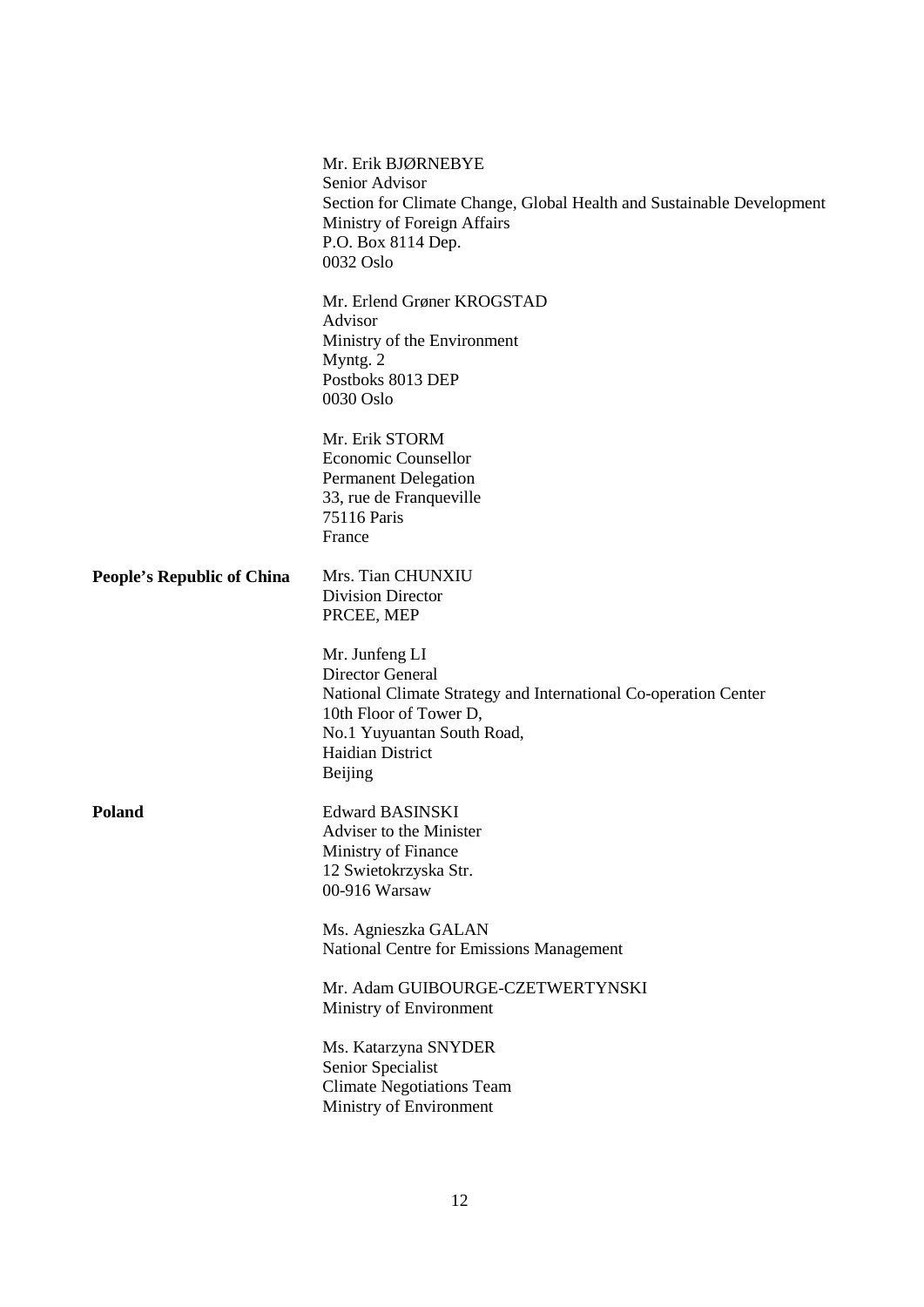|                        | Ms. Malgorzata SOLTYKIEWICZ<br>Adviser to the Minister<br>Department for the European Union<br>Ministry of Finance<br>00-916 Warszawa ul. Swietokrzyska 12<br>Poland              |
|------------------------|-----------------------------------------------------------------------------------------------------------------------------------------------------------------------------------|
| <b>Portugal</b>        | Mr. Pedro LIBERATO<br>Conseiller<br><b>Permanent Delegation</b><br>10bis rue Edouard Fournier<br>75116 Paris<br>France                                                            |
|                        | Miss Catarina SANTOS<br>Trainee<br>Permanent Delegation of Portugal to the OECD<br>10, Bis rue Edouard Fournier<br>75016 Paris<br>France                                          |
| <b>Saint Lucia</b>     | Ms. M.J. MACE<br>Legal Adviser<br>65 Queen's Drive<br>N4 2BG London<br><b>United Kingdom</b>                                                                                      |
| <b>Singapore</b>       | Ms. Wei Mei HUM<br>National Climate Change Secretariat<br>National Climate Change Office<br>Prime Minister's Office<br>55 Newton Road, 13-04/05 Revenue House<br>307987 Singapore |
| <b>Slovak Republic</b> | Ms. Kristina GENDOVA RUZSIKOVA<br>Third Secretary<br><b>Permanent Delegation</b><br>28 avenue d'Eylau<br>75016 Paris<br>France                                                    |
| <b>Slovenia</b>        | Mr. Andrej KRANJC<br>Secretary<br>Ministry of Agriculture and Environment<br>Dunajska 22<br>1000 Ljubljana                                                                        |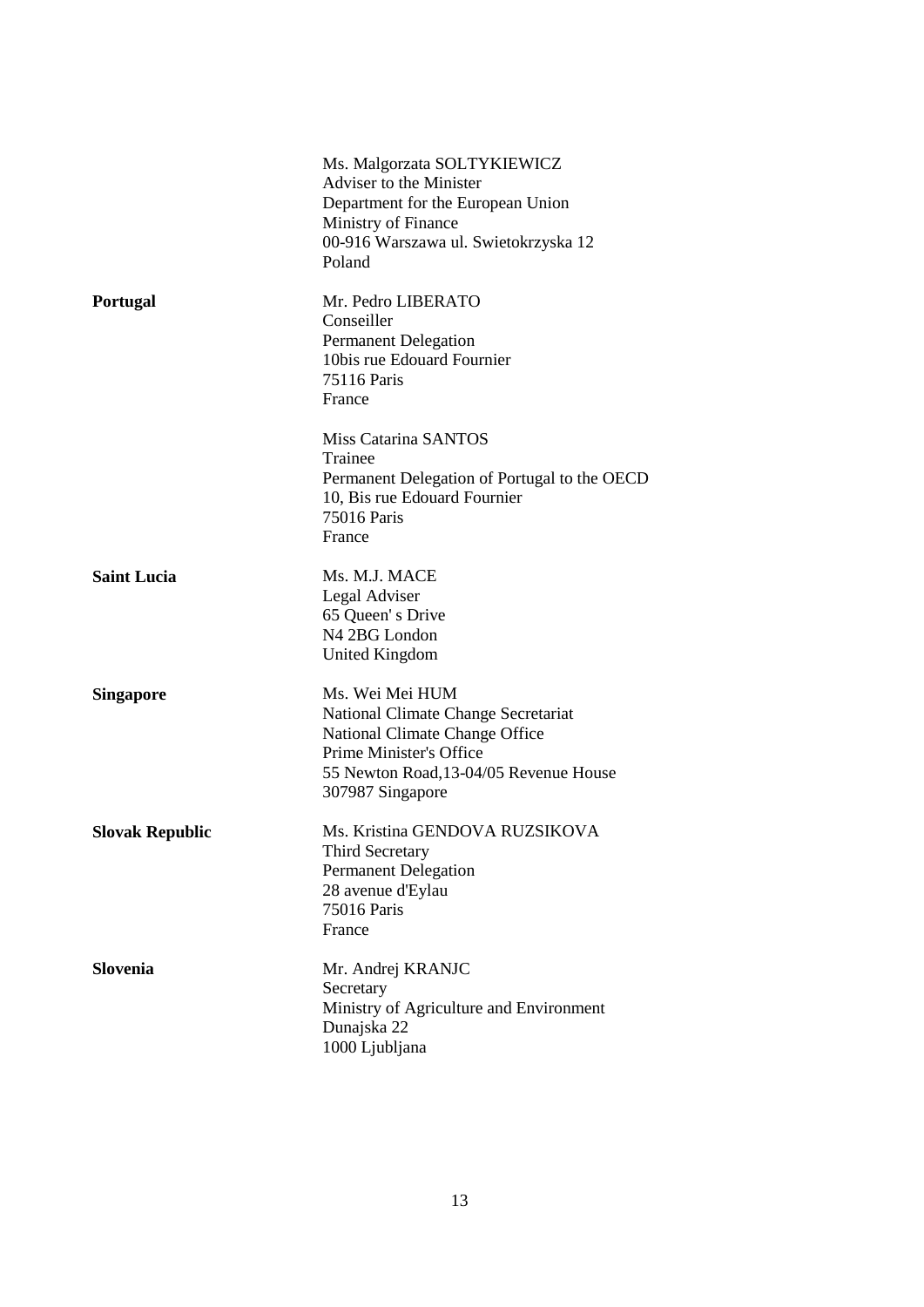| Spain         | Ms. Vera ESTEFANÍA GONZÁLEZ<br>Expert in Socio-economic issues<br>Spanish Climate Change Bureau (OECC)<br>Ministry of Agriculture, Food and Environment, Spain<br>Oficina Española de Cambio Climático (OECC)<br>Calle Alcalá 92<br>28071 Madrid |
|---------------|--------------------------------------------------------------------------------------------------------------------------------------------------------------------------------------------------------------------------------------------------|
|               | Mr. Manuel MARTÍN RUIZ<br>Conseiller pour l'Environnement<br><b>Permanent Delegation</b><br>22, avenue Marceau<br>75008 Paris<br>France                                                                                                          |
| <b>Sweden</b> | Ms. Malin KANTH<br>Senior adviser<br><b>Swedish Environmental Protection Agency</b><br>106 48 Stockholm                                                                                                                                          |
|               | Ms. Marie KARLBERG<br>Policy Analyst<br>Market Development Department, International Climate Policy Unit<br><b>Swedish Energy Agency</b><br>Kungsgatan 43<br>Box 43<br>SE-631 04 Eskilstuna                                                      |
|               | Mr. Mark STOREY<br>Senior Adviser<br>Ministry of Finance<br>Drottininggatan 21<br>103 33 Stockholm                                                                                                                                               |
| Switzerland   | Mrs. Veronika ELGART<br>Senior Policy Adviser for Climate Change<br><b>International Affairs Division</b><br>Federal Office for the Environment FOEN<br>Rio-Conventions Section<br>Papiermühlestrasse 172<br>3036 Ittigen                        |
|               | Mr. Anton HILBER<br>Head, Global Program Climate Change<br>Federal Department of Foreign Affairs<br>Swiss Agency for Development and Cooperation (SDC)<br>Freiburgstrasse 130<br>CH-3003 Berne                                                   |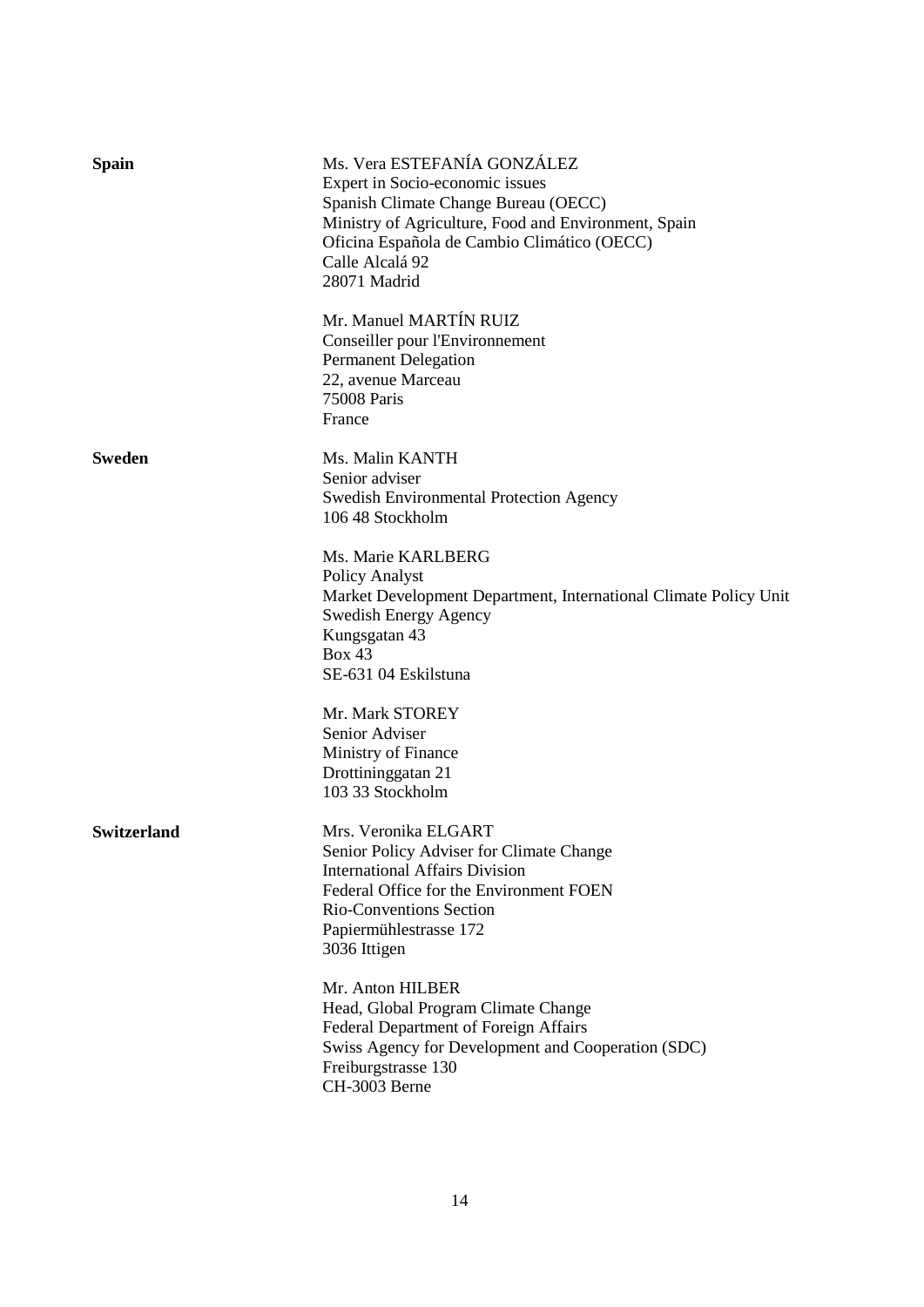|                 | <b>Mme Laurence MORTIER</b><br>Collaboratrice scientifique<br>Département fédéral de l'environnement, des transports, de l'énergie et de<br>la communication - DETEC<br>Office fédéral de l'environnement - OFEV<br>Section Politique climatique<br>Papiermühlestrasse 172<br>3063 Ittigen |
|-----------------|--------------------------------------------------------------------------------------------------------------------------------------------------------------------------------------------------------------------------------------------------------------------------------------------|
|                 | Mr. Xavier TSCHUMI CANOSA<br>Senior Policy Advisor, International Affairs Division, Rio Conventions<br>Section<br>Federal Office for the Environment FOEN<br>Federal Department of the Environment, Transport, Energy and<br>Communications (DETEC)<br>3003 Berne                          |
| <b>Thailand</b> | Dr. Chaiwat MUNCHAROEN<br>Deputy Executive Director<br>Thailand Greenhouse Gas Management Organization<br>120 Building B, 9th Floor<br>The Government Complex Commemorating His Majesty, Chaeng<br>Wattana Road, Laksi<br>10210 Bangkok                                                    |
| <b>Turkey</b>   | Mr. Bülent KARADENIZ<br>Deputy Permanent Representative<br><b>Permanent Delegation</b><br>9, rue Alfred-Dehodencq<br>75016 Paris<br>France                                                                                                                                                 |
|                 | Ms. Sezi ANAC ERSOY<br><b>Second Secretary</b><br><b>Permanent Delegation</b><br>9, rue Alfred-Dehodencq<br>75116 Paris<br>France                                                                                                                                                          |
|                 | Mr. Aykut AYMELEK<br>Expert<br>Ministry of the Economy                                                                                                                                                                                                                                     |
|                 | Mr. Ümit CALIKOGLU<br><b>Assistant Expert</b><br>Ministry of Energy and Natural Resources<br>ETKBEskisehir yolu. 7.km No:166<br>06520 Ankara                                                                                                                                               |
|                 |                                                                                                                                                                                                                                                                                            |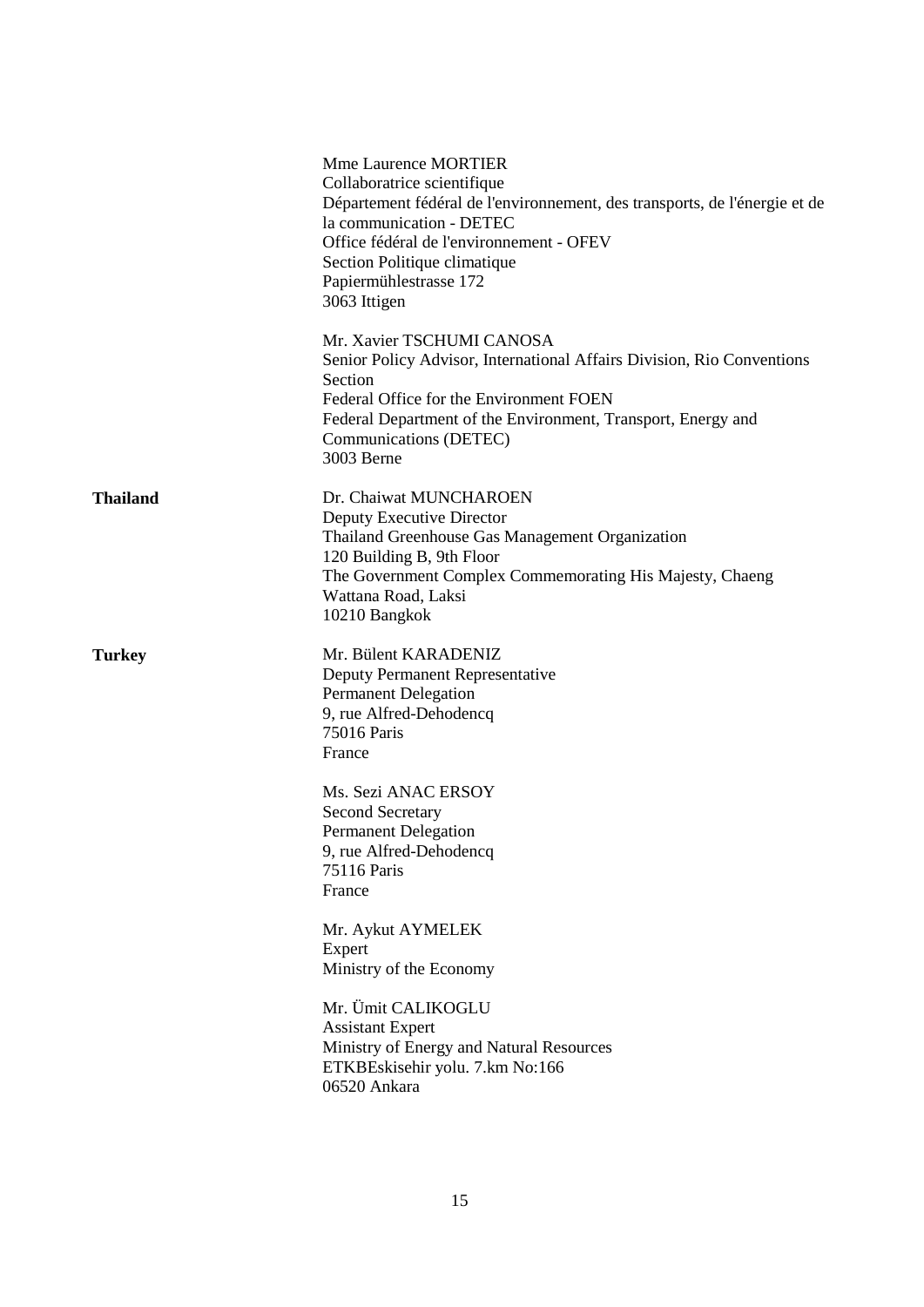|                       | Ms. Yasemin OZDEMIR ILGAZ<br>Expert<br>GD of Budget and Fiscal Control<br>Ministry of Finance<br>Maliye bakanligi butce ve mali kontrol genel mudurlugu G-H blok<br>ilk adim caddesi dikmen<br>06450 Ankara |
|-----------------------|-------------------------------------------------------------------------------------------------------------------------------------------------------------------------------------------------------------|
|                       | Mr. Cagatay OZDEN<br>Expert<br>Ministry of Economy<br>Ekonomi Bakanligi Inonu Bulvari No:16<br>Emek<br>06100 Ankara                                                                                         |
|                       | Mr. Ibrahim Baris SAYLAN<br>Expert<br>EU and Foreign Affairs Directorate<br>Ministry of Finance<br>Maliye Bakanligi Ilkadim Cd. No:2 Dikmen/Cankaya<br>Ankara                                               |
| <b>Ukraine</b>        | Ms. Nataliya KUSHKO<br>Advisor to the Head<br>State Environmental Investment Agency of Ukraine<br>35 Urytskogo St.<br>Kyiv                                                                                  |
| <b>United Kingdom</b> | Ms. Marney CRAINEY<br>Programme Manager<br>Economics Climate and Energy Team<br>35 rue du Faubourg St Honoré<br>75008 Paris<br>France                                                                       |
|                       | Ms. Rosalind COOK<br>Policy Officer (Environment, Climate Change, Tax)<br>Economy, Climate and Energy Team<br><b>Permanent Delegation</b><br>35 rue du Faubourg Saint-Honoré<br>75008 Paris<br>France       |
|                       | Ms. Pamela KENNEDY<br><b>Energy and Climate Change Directorate</b><br><b>Scottish Executive</b><br><b>International Low Carbon</b><br>Victoria Quay<br>Area 1G North<br>EH6 6QQ Edinburgh                   |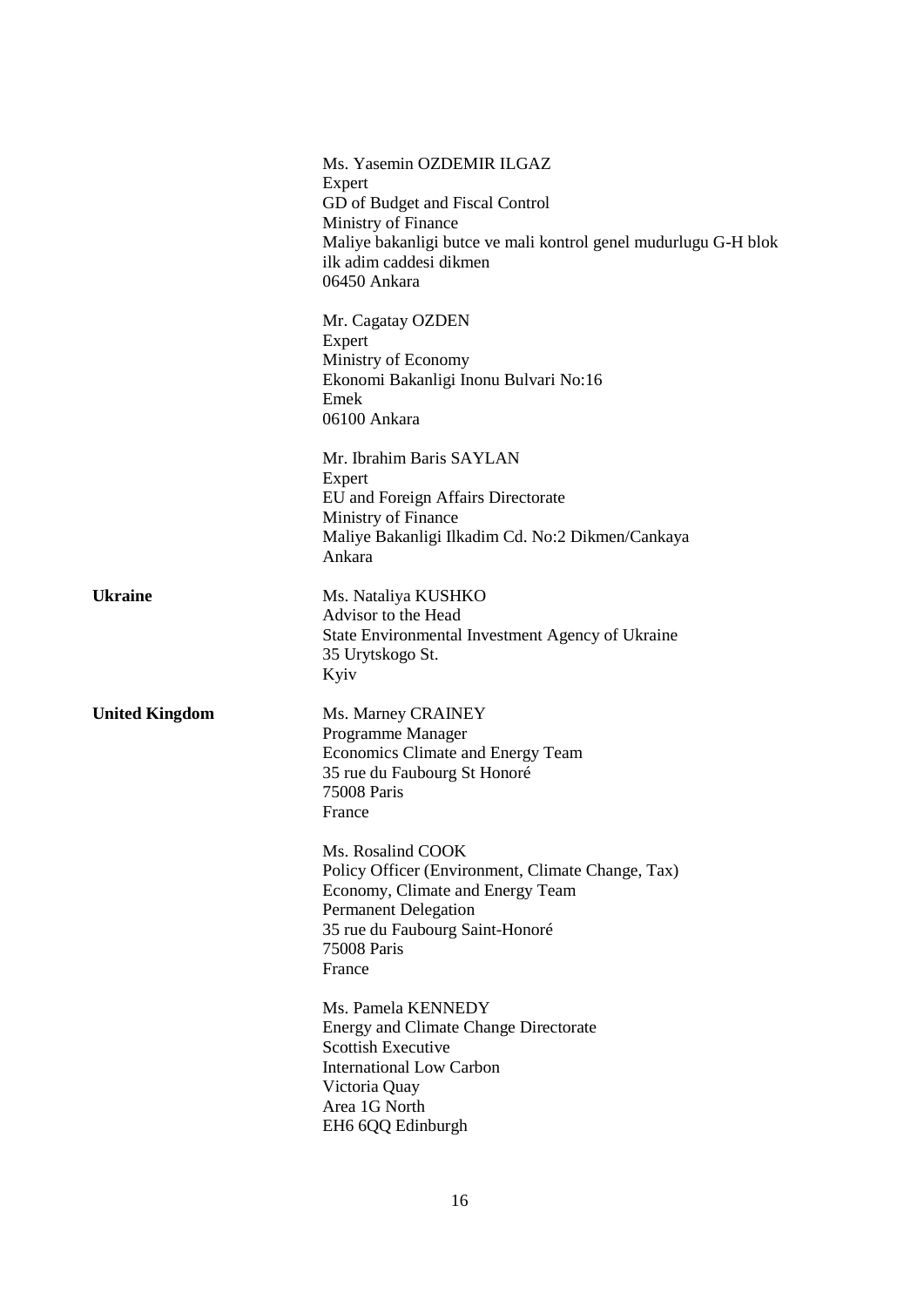|                      | Ms. Neta MEIDAV                                                                                                                                                                                              |
|----------------------|--------------------------------------------------------------------------------------------------------------------------------------------------------------------------------------------------------------|
|                      | Miss Stephanie OCKENDEN<br>Economic Advisor<br><b>International Climate Change</b><br>Department of Energy and Climate Change<br>3 Whitehall Place<br>SW1P 2AW London                                        |
|                      | Dr. Chandni PATEL<br>Policy Adviser - International Climate Change<br><b>International Climate Change Mitigation Team</b><br>Department of Energy and Climate Change<br>3 Whitehall Place<br>SW1A 2HD London |
|                      | Chris TAYLOR<br><b>HRM</b> Treasury and Stern Review                                                                                                                                                         |
| <b>United States</b> | Mr. Gregory GARRAMONE<br>Advisor<br>Permanent Delegation of the United States to the OECD<br>12, avenue Raphael<br>75775 Paris<br>France                                                                     |
|                      | Ms. Alexia KELLY<br>Office of Global Change<br>U.S. Department of State<br>2201, C STREET NW ROOM 2480<br>20008 Washington                                                                                   |
|                      | Mr. Elan STRAIT<br>Office of Global Change<br>U.S. Department of State<br>2201, C STREET NW ROOM 2480<br>20008 Washington                                                                                    |
| <b>Viet Nam</b>      | Dr. Huynh Lan HUONG<br>Director<br><b>Climate Change Research Center</b><br>Vietnam Institute of Meteorology, Hydrology and Environment<br>23 Lane 62 Nguyen Chi Thanh,<br>Dong Da<br>Hanoi                  |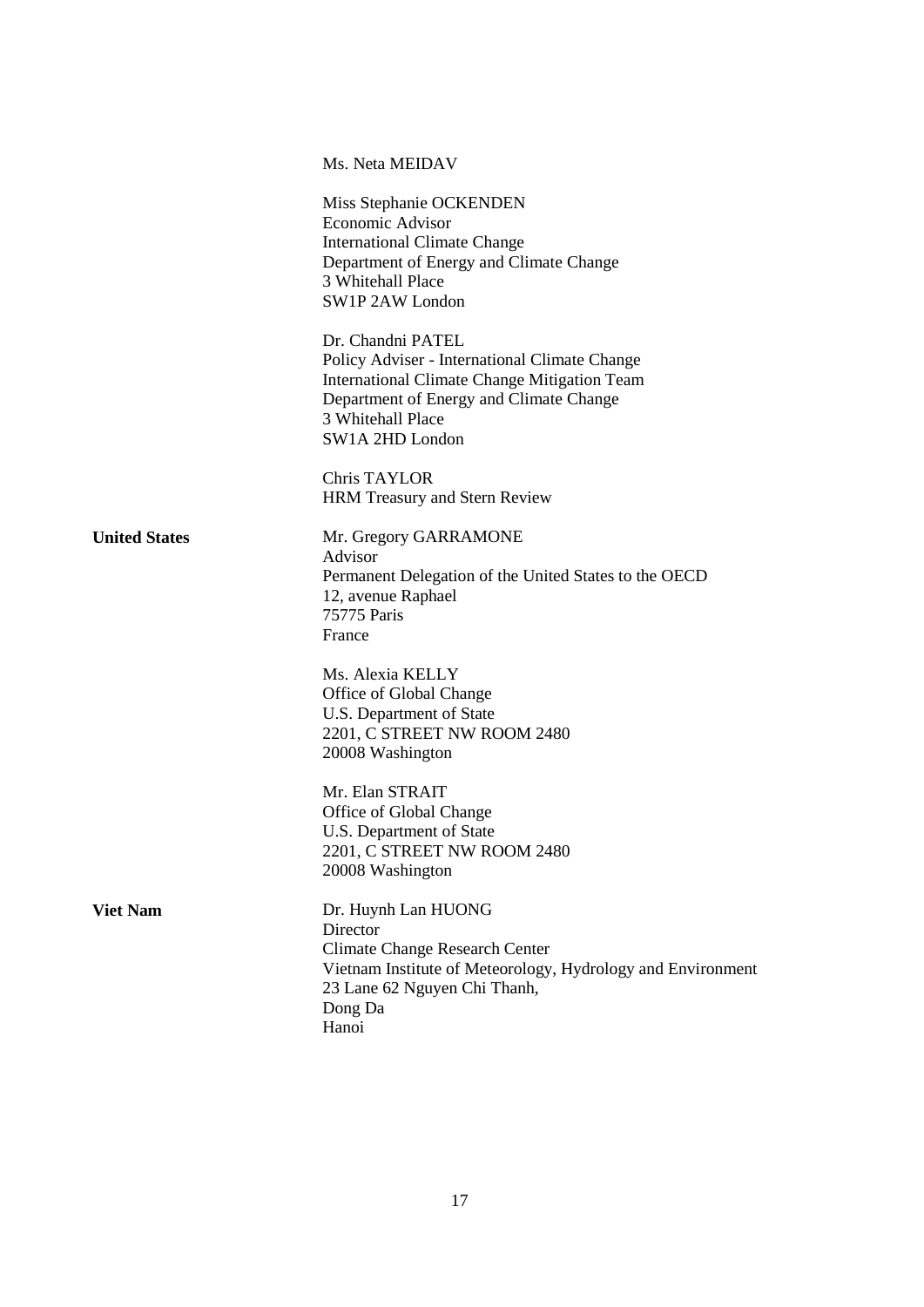| <b>Zambia</b> | Mr. Charles MULENGA<br><b>Environmental Resource Mobilisation Specialist</b><br>Environmental management & governance<br>Zambia Institute of Environmental Management<br>Plot 13 Lagos Road<br><b>Rhodes Park</b><br>Lusaka |
|---------------|-----------------------------------------------------------------------------------------------------------------------------------------------------------------------------------------------------------------------------|
| EU            | Dr. Philip PIERROS<br>Minister-Economic Counsellor<br>Permanent Delegation of EU to the OECD<br><b>Permanent Delegation</b><br>12, Avenue d'Eylau<br>75116 Paris<br>France                                                  |
|               | <b>Stefan AGNE</b><br>Policy Officer<br>DG Climate Action<br><b>European Commission</b><br>BU24, 4/20<br>B45 2/151<br>1049 Brussels<br>Belgium                                                                              |
|               | Ms. Anne Charlotte BECKER<br>Policy Officer<br>A1 DG CLIMATE Action<br>European Commission<br>24 avenue de Beaulieu, 4164<br>1049 Brussels<br>Belgium                                                                       |
|               | Ms. Erika HASZNOS<br>Policy Officer<br><b>International Carbon Market</b><br><b>European Commission</b><br>DG CLIMA/B3<br>BU24 0/067<br>1049 Brussels<br>Belgium                                                            |
|               | Ariane LABAT<br>Policy Officer - Strategy & Economic Assessment<br>A4 DG CLIMATE ACTION,<br>European Commission<br>24 Avenue de Beaulieu<br>1049 Brussels<br>Belgium                                                        |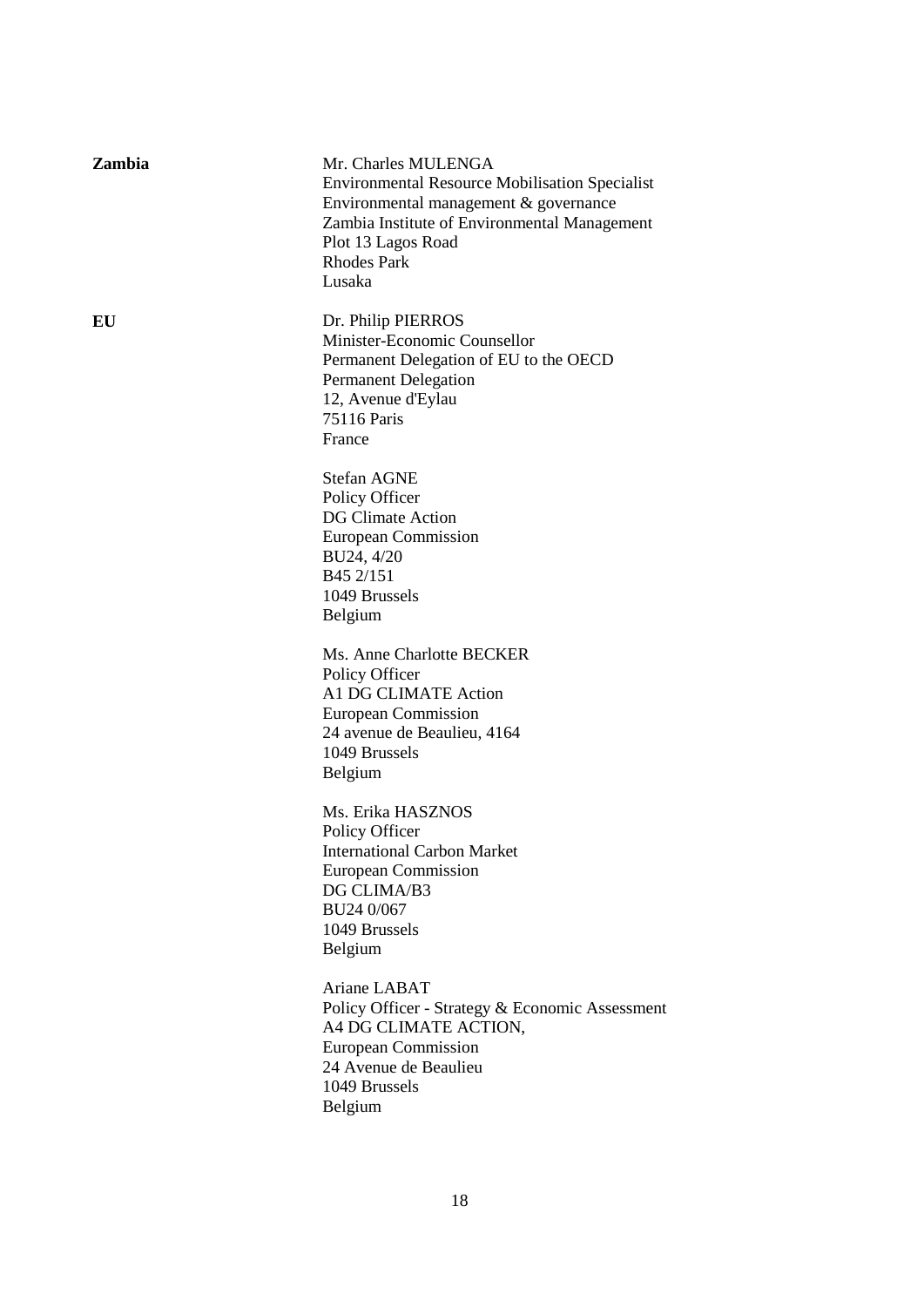|                                                                                    | Mr. Jacob WERKSMAN<br>European Commission<br>Washington<br><b>United States</b>                                                                                                                                                                 |
|------------------------------------------------------------------------------------|-------------------------------------------------------------------------------------------------------------------------------------------------------------------------------------------------------------------------------------------------|
| <b>African Development Bank</b><br>(AfDB)                                          | Mafalda DUARTE<br>Chief Climate Change Specialist / Climate Investment Funds Coordinator<br>Department of Energy, Environment and Climate Change<br><b>African Development Bank</b><br>Rue de Ghana B.P. 323<br>1002 Tunis Belvédère<br>Tunisia |
| <b>European Bank for</b><br><b>Reconstruction and</b><br><b>Development (EBRD)</b> | Mr. Carel CRONENBERG<br>Principal MRV Manager<br>Energy Efficiency & Climate Change Team<br>European Bank for Reconstruction and Development (EBRD)<br>1, EXCHANGE SQUARE<br>EC2A 2JN London<br><b>United Kingdom</b>                           |
|                                                                                    | Franka KLINGEL<br>Knowledge and Policy Manager<br>Energy Efficiency and Climate Change<br>European Bank for Reconstruction and Development (EBRD)<br>One Exchange Square<br>EC2A 2JN London<br><b>United Kingdom</b>                            |
|                                                                                    | Mr. Johannes VAN DE VEN<br>Senior Carbon Manager<br>Energy Efficiency and Climate Change<br>European Bank for Reconstruction and Development (EBRD)<br>One Exchange Square<br>EC2A 2JN London<br><b>United Kingdom</b>                          |
| <b>European Investment Bank</b><br>(EIB)                                           | Mr. Cyrille ARNOULD<br>Head<br>European Investment Bank                                                                                                                                                                                         |
| <b>International Finance</b><br>Corporation (IFC)                                  | Ms. Aditi MAHESHWARI<br>Climate Market & Policy Officer<br><b>Climate Business Department</b><br><b>IFC</b><br>2121 Pennsylvania Avenue, NW<br>Washington<br><b>United States</b>                                                               |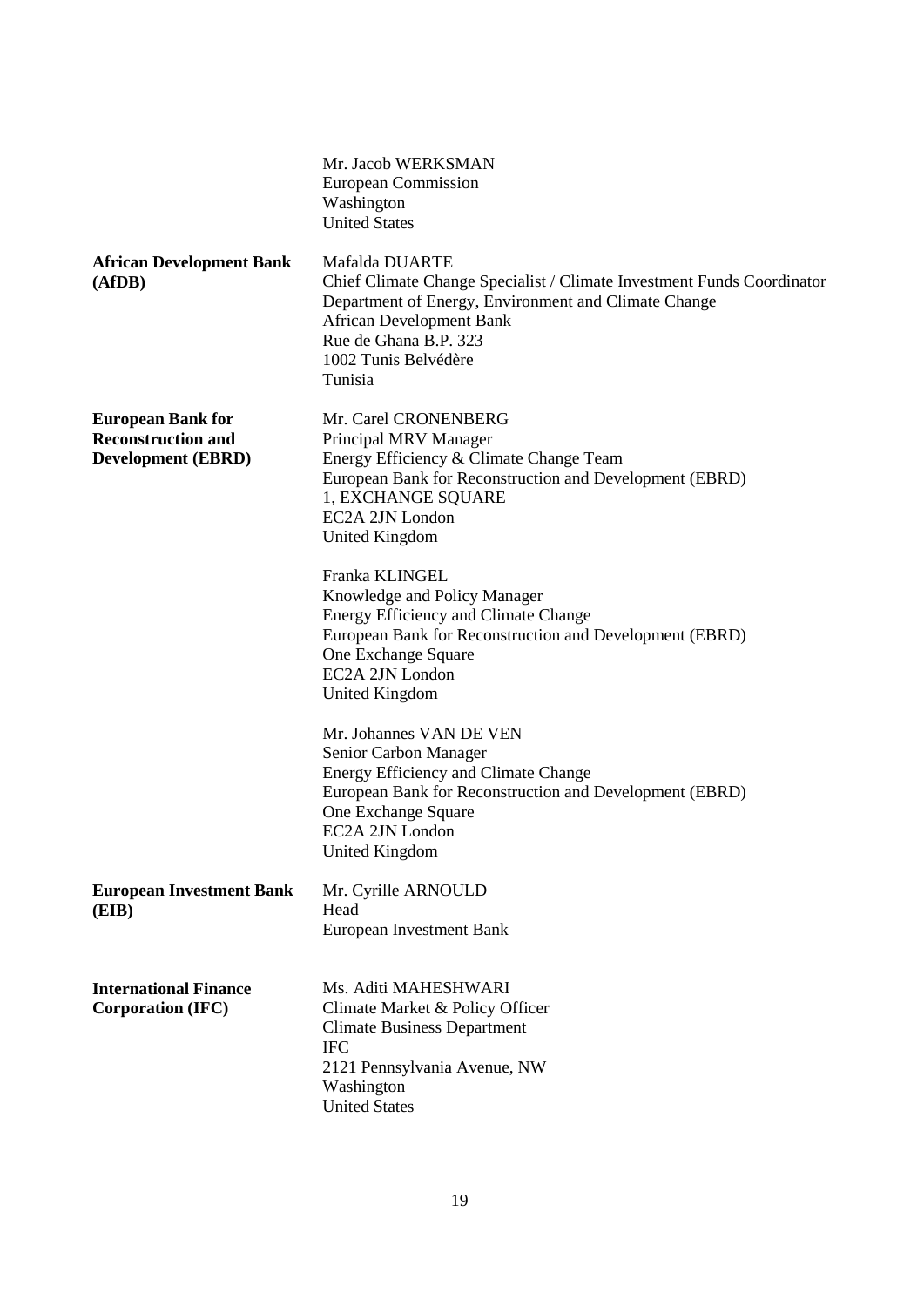| <b>UN Environment</b><br><b>Programme (UNEP)</b>                | Ms. Francoise D'ESTAIS<br>Administrateur de programme<br>Division Technology, Industry and Economics<br>United Nations - Environment Programme (UNEP)<br>Service Energie<br>15 rue de Milan<br>75441 Paris<br>France |
|-----------------------------------------------------------------|----------------------------------------------------------------------------------------------------------------------------------------------------------------------------------------------------------------------|
|                                                                 | Ms. Olola VIEYRA<br>Consultant<br><b>UNEP</b><br>15 rue de Milan<br>75441 Paris<br>France                                                                                                                            |
| <b>UN Framework Convention</b><br>on Climate Change<br>(UNFCCC) | Ms. Katia SIMEONOVA<br>Deputy Co-ordinator of Mitigation, Data and Analysis programme<br><b>UNFCCC Secretariat</b><br>P.O. Box 260124<br>53153 Bonn<br>Germany                                                       |
|                                                                 | Mr. Niclas SVENNINGSEN<br>Manager - Strategy, Collaboration, and Communication<br>Sustainable Development Mechanisms Programme<br><b>UNFCCC</b><br>Martin-Luther-King Strasse 8<br>53175 Bonn<br>Germany             |
| <b>World Bank</b>                                               | Mme Martina BOSI<br>Carbon Finance Unit<br>The World Bank<br>1818 H Street, NW<br>20433 Washington<br><b>United States</b>                                                                                           |
|                                                                 | Ms. Felicity SPORS<br>Carbon Methodology and Policy Specialist, Carbon Finance Unit<br>Carbon Finance Unit<br>The World Bank<br>The World Bank<br>Mercatorstrt. 34<br>60316 Am Main Frankfurt<br>Germany             |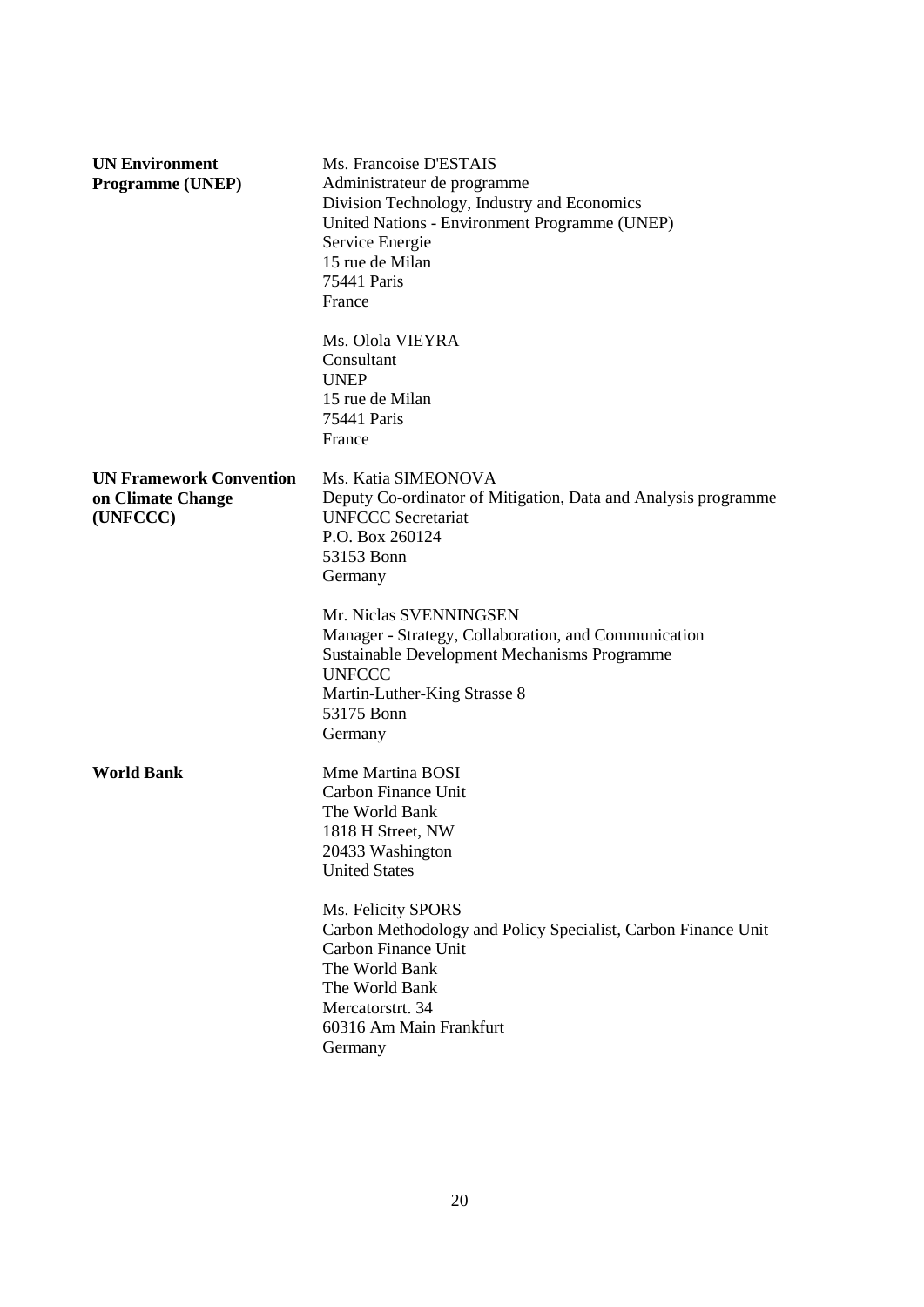| <b>World Resources Institute</b>                                 | Ms. Yamide DAGNET<br>Senior Associate<br><b>Collective Climate Action Objectives</b><br>World Resources Institute<br>10 G Street<br>NE, 20002 Washington<br><b>United States</b>                         |
|------------------------------------------------------------------|----------------------------------------------------------------------------------------------------------------------------------------------------------------------------------------------------------|
|                                                                  | Mr. Clifford POLYCARP<br>Senior Associate<br><b>World Resources Institute</b><br>10 G Street, NE (Suite 800),<br>Washington, DC 20002<br><b>United States</b>                                            |
|                                                                  | Mr. David RICH<br>Greenhouse Gas Protocol<br><b>World Resources Institute</b><br>10 G Street, NE, Suite 800<br>, USA<br>DC 20002 Washington<br><b>United States</b>                                      |
| <b>Business and Industry</b><br><b>Advisory Committee (BIAC)</b> | Dr. Nick CAMPBELL<br><b>Environment Manager - DFO</b><br><b>Fluorinated Products</b><br>Arkema SA<br>420 rue d'Estienne d'Orves<br>92705 Colombes cedex<br>France                                        |
|                                                                  | Dr. Jean-Yves CANEILL<br>Electricité de France (EDF) / DDD<br>22-30 avenue de Wagram<br>75382 Paris Cedex 08<br>France                                                                                   |
|                                                                  | Mr. Russel MILLS<br>Chairman of the BIAC Committee on Environment - Global Director<br>Energy & Climate Policy<br>Energy<br>The Dow Chemical Company<br>Bachtobelstrasse 3<br>8810 Horgen<br>Switzerland |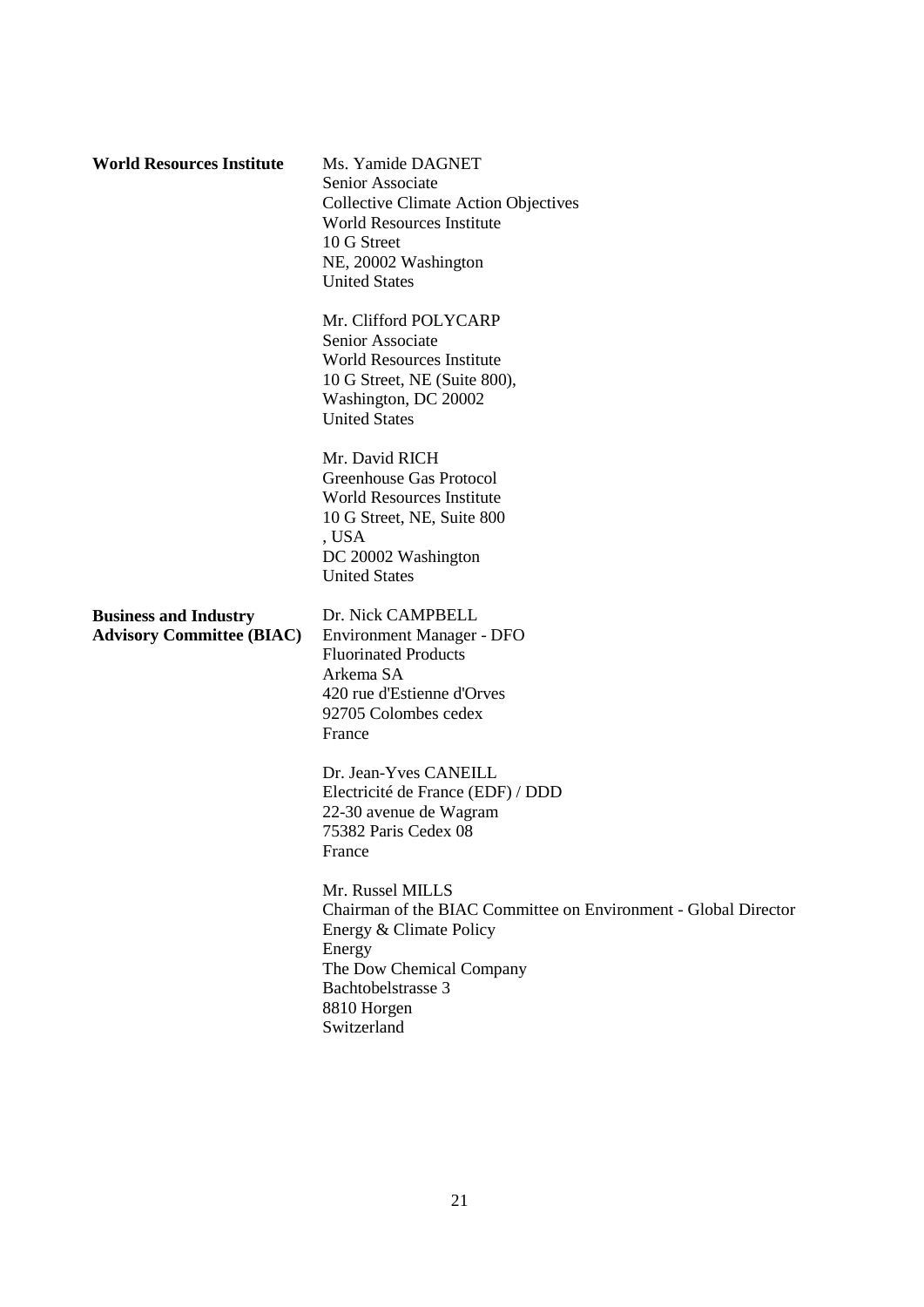|                                                           | Ms. Tanya MORRISON<br>Manager Climate Change Advocacy<br><b>Government Relations</b><br>Shell International<br><b>Shell Centre</b><br><b>York Road</b><br>SE1 7NA London<br><b>United Kingdom</b>                                               |
|-----------------------------------------------------------|-------------------------------------------------------------------------------------------------------------------------------------------------------------------------------------------------------------------------------------------------|
| <b>Alstom</b>                                             | Mr. Giles DICKSON<br>Vice President, Environmental Policies & Global Advocacy<br><b>Environmental Policies and Global Advocacy</b><br>Alstom<br>Alstom<br>3, avenue Andre Malraux<br>92300 Levallois-Perret<br>France                           |
| <b>Bloomberg New Energy</b><br><b>Finance</b>             | Ms. Nicole ASPINALL<br>Analyst, Data Services<br><b>Bloomberg New Energy Finance</b><br><b>City Gate House</b><br>39-45 Finsbury Square<br>EC2A 1PQ London<br><b>United Kingdom</b><br>Mr. William YOUNG<br><b>Bloomberg New Energy Finance</b> |
|                                                           | <b>City Gate House</b><br>39-45 Finsbury Square<br>EC2A 1PQ London<br><b>United Kingdom</b>                                                                                                                                                     |
| Caisse des Dépôts et<br><b>Consignations - CDC Climat</b> | Mr. Ian COCHRAN<br>Project Manager, Investment, Climate and Decision Making<br>Caisse des Dépôts et Consignations - CDC Climat<br>47 rue de la Victoire<br>75009 Paris<br>France                                                                |
|                                                           | M. Romain MOREL<br>Chargé de recherche<br>Caisse des Dépôts et Consignations<br>47 rue de la Victoire<br>75009 Paris<br>France                                                                                                                  |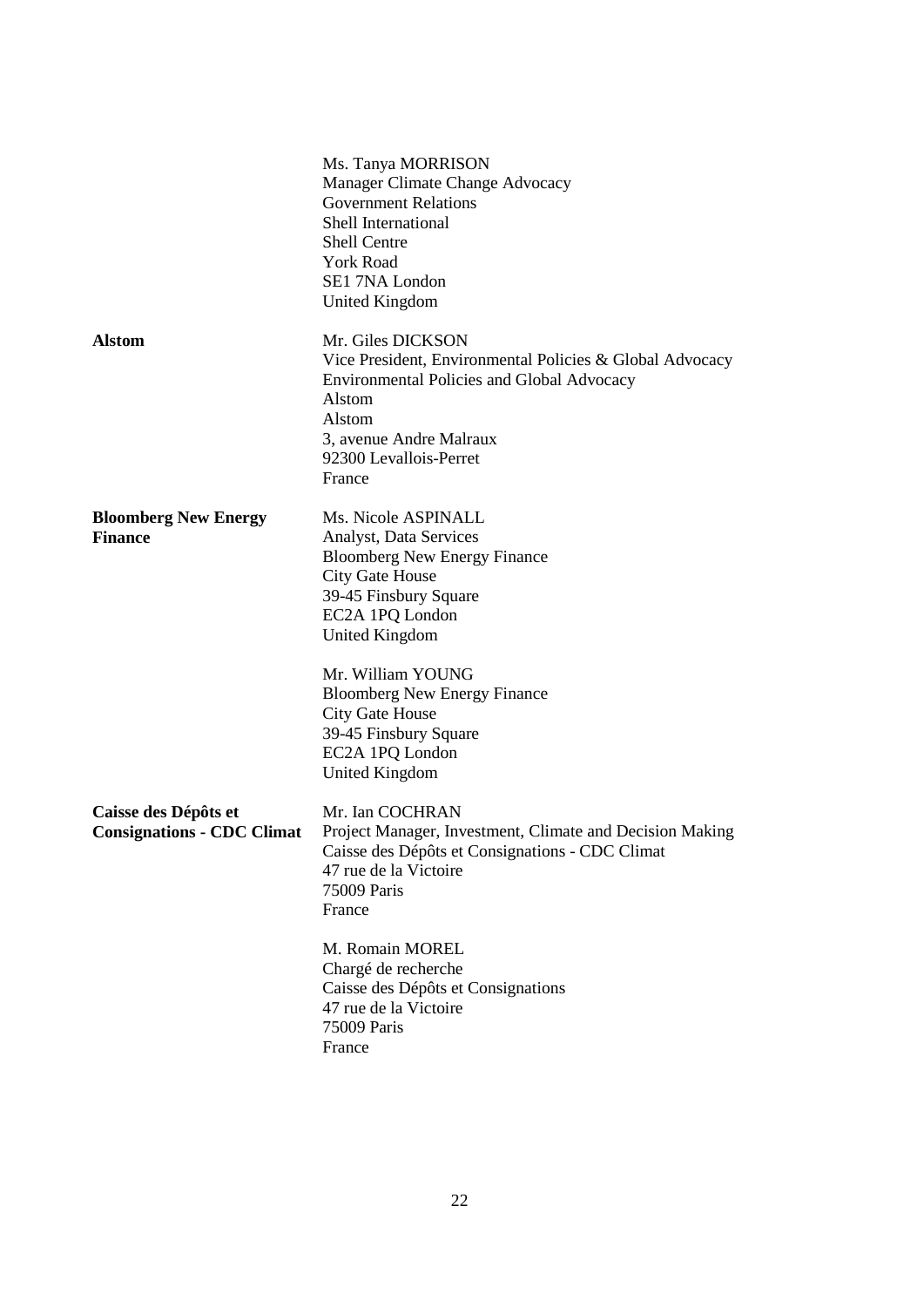| <b>CAOS</b> - Borboletas e<br>Sustentabilidade, Lda                      | Mr. Gonçalo CAVALHEIRO<br>Partner<br>CAOS - Borboletas e Sustentabilidade, Lda<br>Rua Vieira Lusitano 24 1º Dto<br>1070-281 Lisbon<br>Portugal                                                                                |
|--------------------------------------------------------------------------|-------------------------------------------------------------------------------------------------------------------------------------------------------------------------------------------------------------------------------|
| <b>Center for European Policy</b><br><b>Studies (CEPS)</b>               | Mr. Andrei MARCU<br>Senior Advisor and Head of the Carbon Market Forum<br>Center for European Policy Studies (CEPS)<br>1, Place du Congres<br><b>Brussels</b><br>Belgium                                                      |
| <b>Central American Bank of</b><br><b>Economic Integration</b><br>(BCIE) | Mr. Alejandro José OSORIO MEJÍA<br><b>Strategic Programs and Bidding</b><br>Central American Bank of Economic Integration (BCIE)<br>Edificio Sede BCIE, Boulevard Suyapa<br>Frente a la ENEE<br>00504 Tegucigalpa<br>Honduras |
| <b>Climate Action Network</b><br>(CAN) Europe asbl                       | Ms. Meera GHANI<br>Senior Policy Officer Climate Finance<br>Climate Action Network (CAN) Europe asbl<br>Rue d'Edimbourg 26<br>1050 Brussels<br>Belgium                                                                        |
| <b>Climate Policy Initiative /</b><br><b>University of Zürich</b>        | Mr. Martin STADELMANN<br>Senior Analyst<br>Climate Policy Initiative / University of Zürich<br>Isola di San Giorgio Maggiore 8<br>30124 Venice<br>Italy                                                                       |
| <b>Electric Power Research</b><br><b>Institute</b>                       | Dr. Geoffrey BLANFORD<br><b>Electric Power Research Institute</b><br>Ungererstrasse 70<br>80805 Munich<br>Germany                                                                                                             |
| <b>Energeia Climate</b>                                                  | Mr. Gilberto ARIAS<br>Energeia Climate<br>NO. 3, 33 Hans Place<br>SW1X 0JZ London<br><b>United Kingdom</b>                                                                                                                    |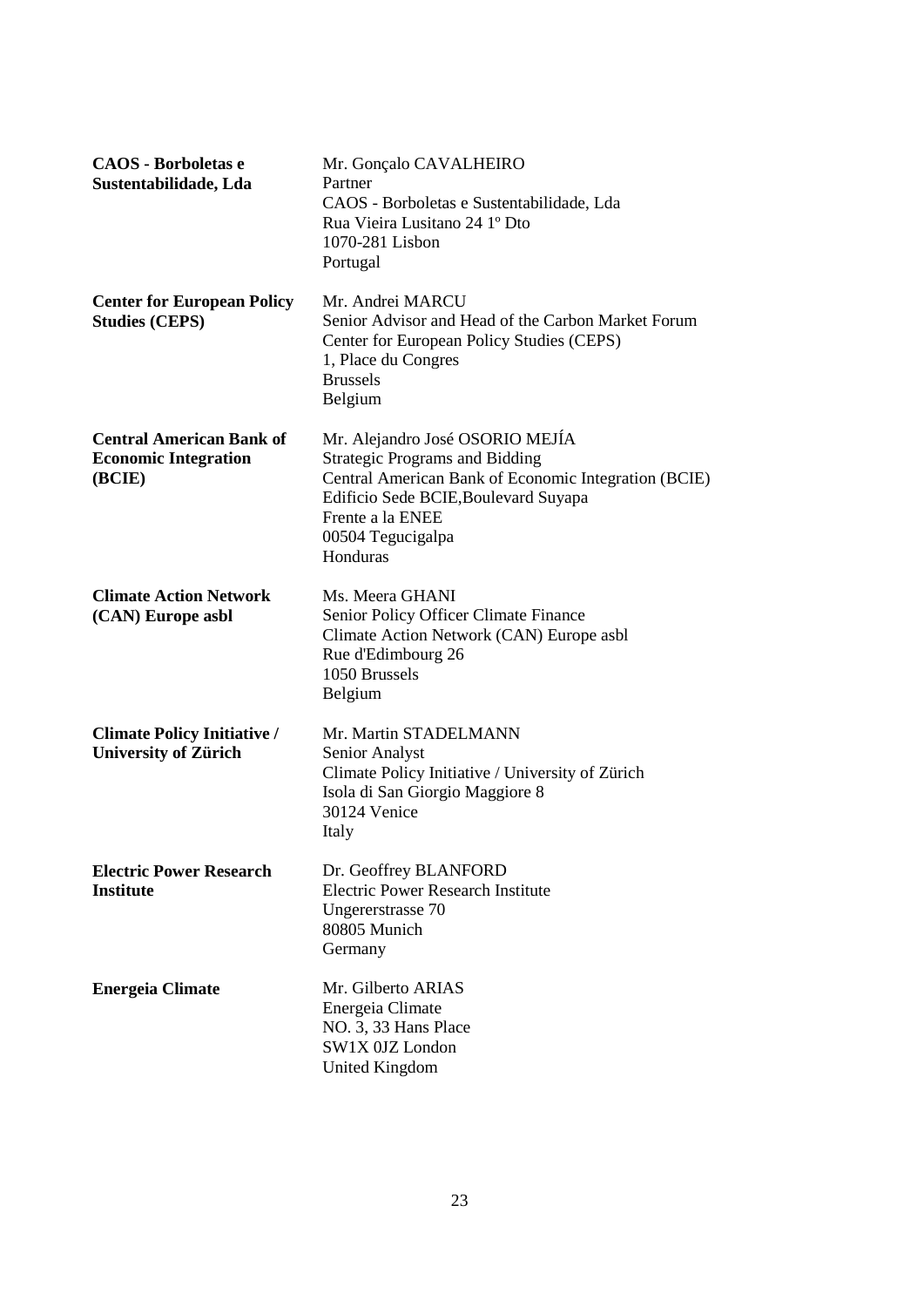|                                                                                  | Mr. Jose Alberto GARIBALDI FERNANDEZ<br>Consultant<br>Energeia Climate<br>94 Kenley Road<br>SW193D5 London<br><b>United Kingdom</b>                                                                    |
|----------------------------------------------------------------------------------|--------------------------------------------------------------------------------------------------------------------------------------------------------------------------------------------------------|
| <b>European Climate</b><br><b>Foundation</b>                                     | Ms. Delia VILLAGRASA<br>Senior Advisor Climate Diplomacy<br><b>European Climate Foundation</b><br>48 rue de Stassart<br>1050 Brussels<br>Belgium                                                       |
| Fábrica Éthica Brasil                                                            | Mr. Marcelo ROCHA T.<br><b>Founder and Partner</b><br>Fábrica Éthica Brasil<br>Rua Antonina, 211, Sala 1<br>Sumaré<br>01255-010 Sao Paulo<br><b>Brazil</b>                                             |
| Get2c                                                                            | Mr. Pedro MARTINS BARATA<br>Mr.<br>Get2c<br>Portugal                                                                                                                                                   |
| Institut du développement<br>durable et des relations<br>internationales (IDDRI) | Mr. Thomas SPENCER<br>Research Fellow, Energy and Climate Policies<br>Institut du développement durable et des relations internationales<br>(IDDRI)<br>27 rue Saint-Guillaume<br>75337 Paris<br>France |
| <b>International Emissions</b><br><b>Trading Association (IETA)</b>              | Ms. Sarah DEBLOCK<br><b>European Policy Director</b><br><b>International Emissions Trading Association (IETA)</b><br>Rue de la Loi 235<br>1040 Brussels<br>Belgium                                     |
| <b>Margaree Consultants Inc.</b>                                                 | Mr. Erik HAITES<br>Margaree Consultants Inc.<br>120 Adelaide Street West, Suite 2500<br>Toronto<br>Canada                                                                                              |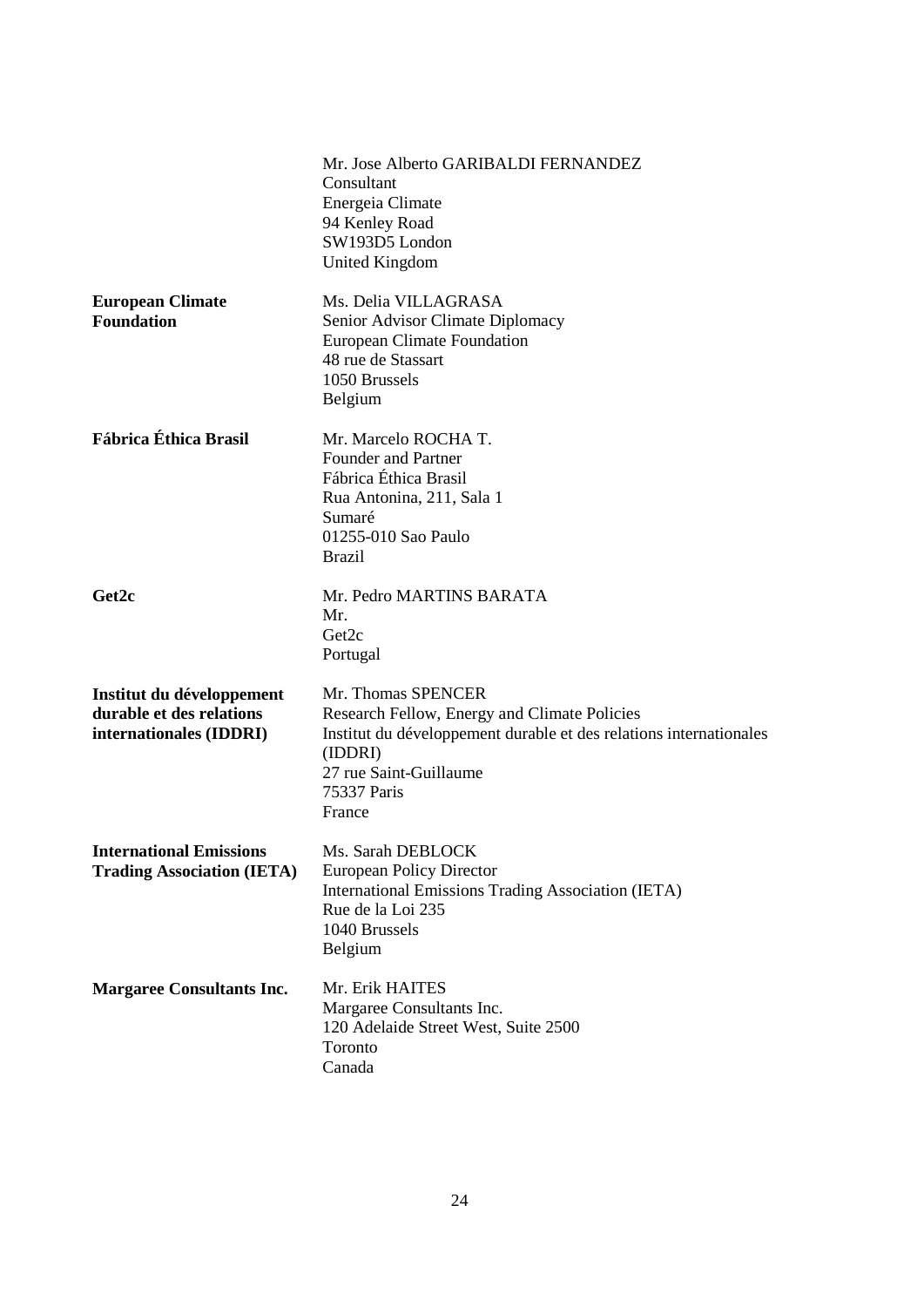| <b>Pacific Northwest National</b><br>Laboratory                | Mr. Leon CLARKE<br>Senior Scientist<br>Pacific Northwest National Laboratory<br>Joint Global Change Research Institute<br>5825 University Research Court, Suite 3500<br>MD 20740 College Park<br><b>United States</b> |
|----------------------------------------------------------------|-----------------------------------------------------------------------------------------------------------------------------------------------------------------------------------------------------------------------|
| <b>Shell</b>                                                   | Mr. David HONE<br>Senior Climate Change Adviser Group CO2<br>Shell                                                                                                                                                    |
| <b>Trade and Industrial Policy</b><br><b>Strategies (TIPS)</b> | Mr. Gaylor MONTMASSON-CLAIR<br>Trade and Industrial Policy Strategies (TIPS)<br>Pretoria<br>South Africa                                                                                                              |
| <b>Overseas Development</b><br><b>Institute</b>                | Ms. Shelagh WHITLEY<br><b>Research Fellow</b><br>Climate Change, Environment and Forests<br>Overseas Development Institute (ODI)<br>London<br>United Kingdom                                                          |
| <b>Other</b>                                                   | Mr. David WEI<br><b>Independent Diplomat</b><br>45 East 20th Street, 6th floor<br>NY 10003 New York<br><b>United States</b>                                                                                           |
|                                                                | Ms. Sara MOARIF<br><b>International Fellow</b><br>Center for Climate and Energy Solutions (C2ES)<br>France                                                                                                            |
|                                                                | Ms. Anja KOLLMUSS<br><b>Independent Consultant</b><br>Haegelerweg 5<br>Zurich 8055<br>Switzerland                                                                                                                     |
| <b>OECD</b>                                                    | Mr. Anthony COX<br><b>Head of Division</b><br><b>ENV/CBW</b><br><b>OECD</b><br>2 rue André-Pascal<br>75016 Paris<br>France                                                                                            |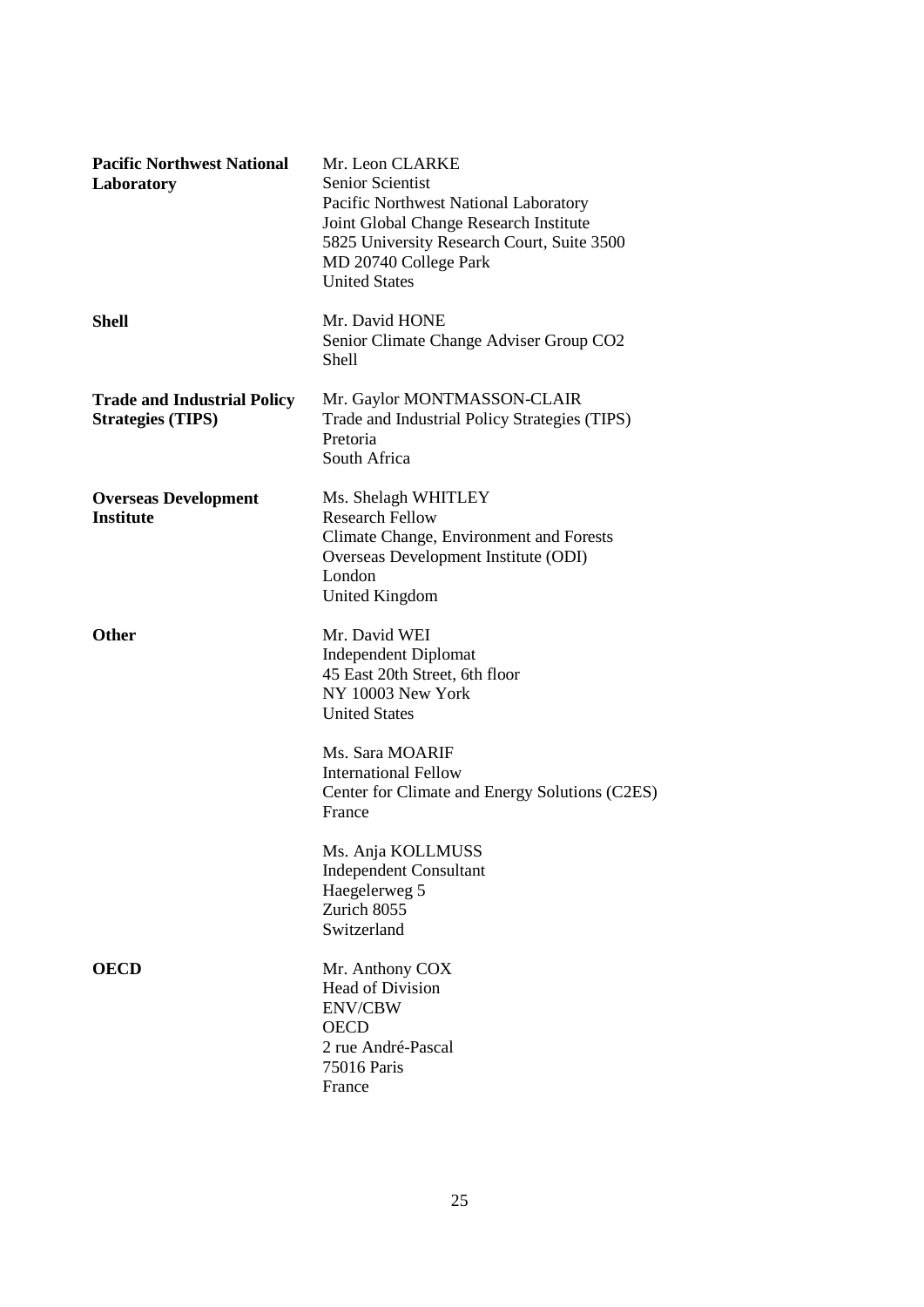M. Didier HOUSSIN **Director** IEA/SPT IEA Annexe IEA CS-A35 9, rue de la Fédération 75015 Paris France

Ms. Jane ELLIS Principal Administrator ENV/CBW **OECD** 2 rue André-Pascal 75016 Paris France

Mr. Rob DELLINK Principal Administrator ENV/EEI **OECD** 2 rue André-Pascal 75016 Paris France

Mr. Andrew PRAG Policy Analyst ENV/CBW **OECD** Marshall Building 0205 2 rue André-Pascal 75016 Paris France

Mr. Gregory BRINER Junior Climate Policy Analyst ENV/CBW **OECD** 2 rue André-Pascal 75016 Paris France

Ms. Christina HOOD Energy Analyst IEA/ECC IEA Annexe IEA CS-B5 9, rue de la Fédération 75015 Paris France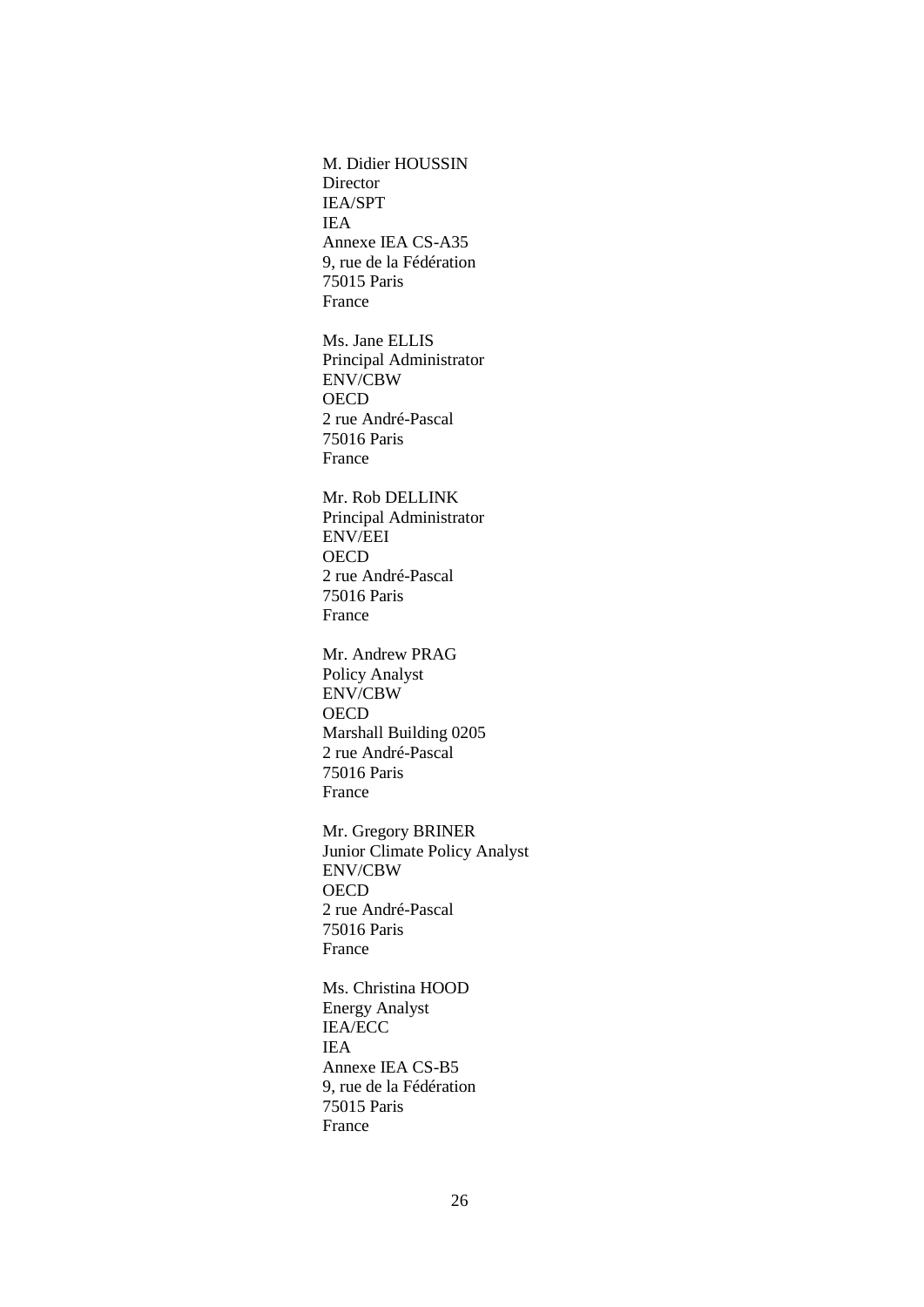Mr. Raphael JACHNIK Policy Analyst, Climate Finance ENV/CBW **OECD** Marshall Building 0205 2 rue André-Pascal 75016 Paris France

Mr. Osamu KAWANISHI Senior Policy Analyst ENV/CBW **OECD** Marshall Building 0141 2 rue André-Pascal 75016 Paris France

M. Richard BARON Principal Advisor SGE/RSD **OECD** 2 rue André-Pascal 75016 Paris France

Mr. Randy CARUSO Junior consultant ENV/CBW **OECD** 2 rue André-Pascal 75016 Paris France

Ms. Mariana MIRABILE Junior statistical analyst DCD/SDF **OECD** Annexe Delta 3139 2 rue André-Pascal 75016 Paris France

Ms. Cécile SANGARE Statistical Analyst DCD/SDF **OECD** Annexe Delta 3112 2 rue André-Pascal 75016 Paris France